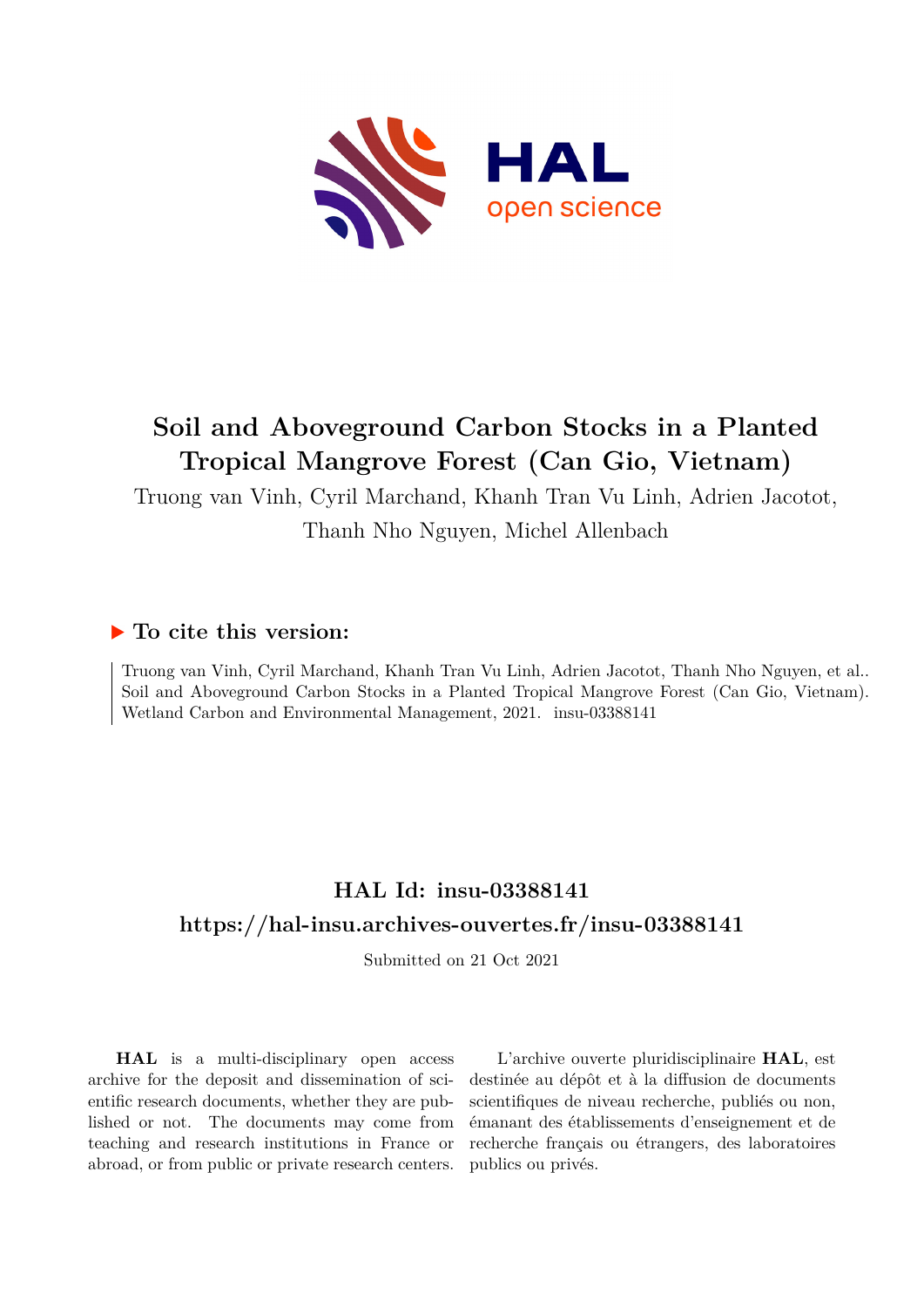| $\mathbf{1}$   | Soil and above-ground carbon stocks in a planted tropical mangrove forest (Can Gio,                                                      |
|----------------|------------------------------------------------------------------------------------------------------------------------------------------|
| $\overline{2}$ | Vietnam)                                                                                                                                 |
| 3              |                                                                                                                                          |
| 4              | Truong Van VINH <sup>a,b,c</sup> , Cyril MARCHAND <sup>b,c,*</sup> , Tran Vu Khanh LINH <sup>a</sup> , Adrien JACOTOT <sup>b,c,d</sup> , |
| 5              | Nguyen Thanh NHO <sup>e</sup> , Michel ALLENBACH <sup>c</sup>                                                                            |
| 6              |                                                                                                                                          |
| $\overline{7}$ |                                                                                                                                          |
| 8<br>9         | <sup>a</sup> Department of Forest Resources Management, Faculty of Forestry, Nong Lam University<br>HCMC, Ho Chi Minh City, Vietnam      |
| 10             | <sup>b</sup> IMPMC, Institut de Recherche pour le Développement (IRD), Sorbonne Université, CNRS,                                        |
| 11             | MNHN, Noumea, New Caledonia, France                                                                                                      |
| 12             | <sup>c</sup> Université de la Nouvelle-Calédonie (UNC), ISEA, EA 7484, Noumea, New Caledonia, France                                     |
| 13             | <sup>d</sup> Université d'Orléans, ISTO, UMR 7327, 45071, Orleans, France                                                                |
| 14             | <sup>e</sup> Faculty of Environmental and Food Engineering, Nguyen Tat Thanh University, Vietnam                                         |
| 15             |                                                                                                                                          |
| 16             | *Corresponding author: cyril.marchand@unc.nc                                                                                             |
| 17             |                                                                                                                                          |
| 18             |                                                                                                                                          |
| 19             |                                                                                                                                          |
| $20\,$         |                                                                                                                                          |
| 21             |                                                                                                                                          |
| $22\,$         |                                                                                                                                          |
| 23             |                                                                                                                                          |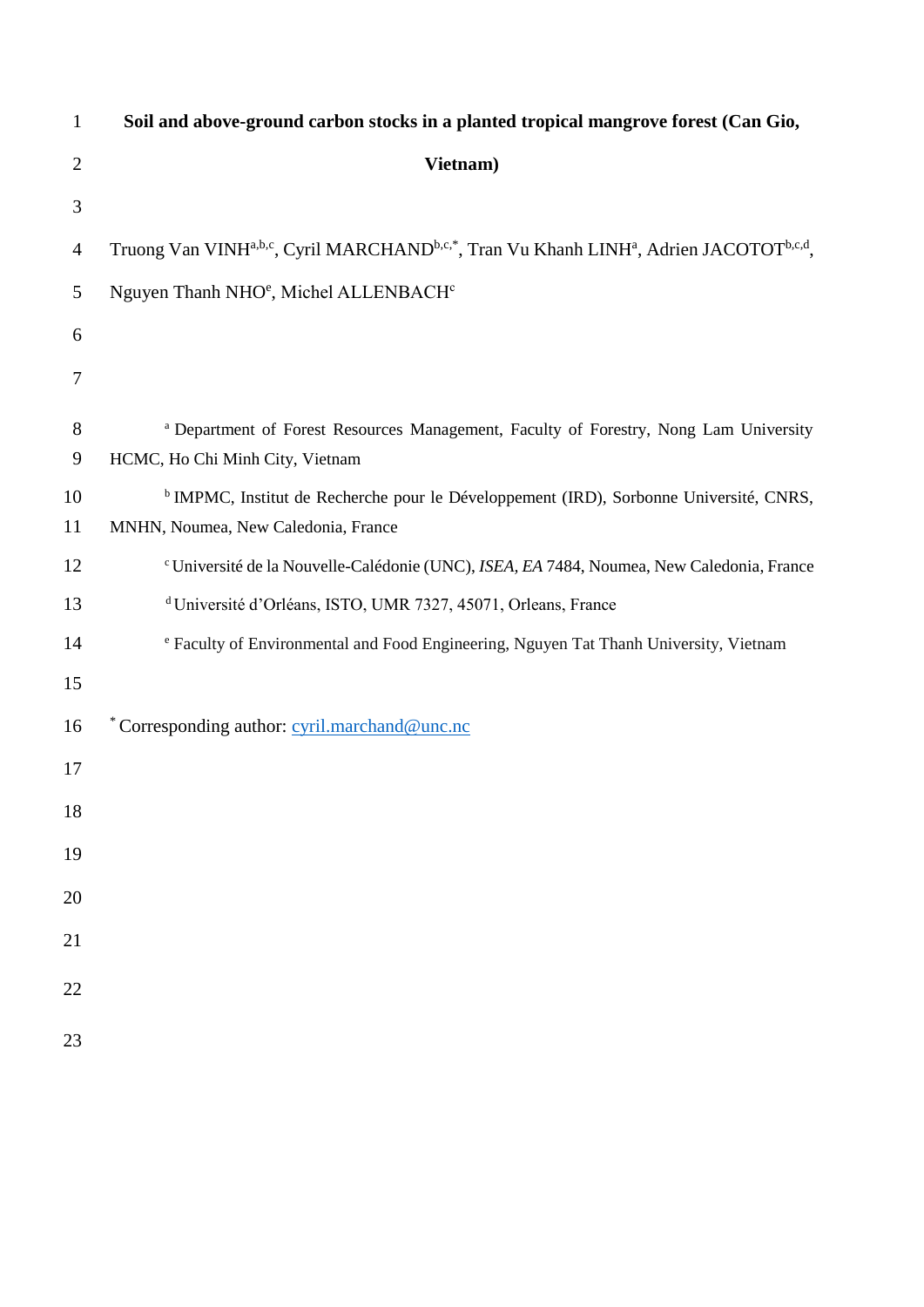- **Abstract**
- 

 Can Gio mangrove is the largest in Vietnam, developing on approximately 35000 hectares. This forest was partially destroyed during the Vietnamese war. A restoration program was developed between the late 70s and the early 90s, using *Rhizophora apiculata* Blume propagules. Currently, the Can Gio mangrove forest regenerates naturally and presents a specific species zonation along the intertidal elevation gradient. *Rhizophora* dominates the inner forest at the highest elevation, while at an intermediate location, *Rhizophora* and *Avicennia* cohabit with other scattered species. The lowest position is colonized by *Avicennia*. Within this context, the main objectives of this study were to determine the soil 34 physicochemical characteristics, as well as the quality (C/N ratios and  $\delta^{13}$ C) and the quantity (carbon content and stocks) of the organic matter stored beneath each mangrove stand. In addition, we were interested in determining the above-ground biomass and the total carbon stocks of the ecosystem (without considering the below-ground biomass). Carbon stocks of 38 the Can Gio mangrove forest ranged from 150 to 479 Mg C ha<sup>-1</sup>, with up to 86 % of the C stored in the upper meter of the soil. The inner forest has the highest stock, followed by the transitional forest, and the fringe forest. The depth extension of the root system of the current forest was estimated, and its contribution to the soil carbon stock was calculated, using the adjacent mudflat as a proxy for the antecedent stocks. Our results show that, for the last 40 43 years, the current mature planted *Rhizophora* forest stored 25.26 Mg C ha<sup>-1</sup>. Consequently, mangrove plantation and restoration after the war was a success in terms of carbon storing. We suggest that the destruction of the Can Gio mangrove forests for urban development 46 would induce the loss of an efficient  $CO<sub>2</sub>$  sink.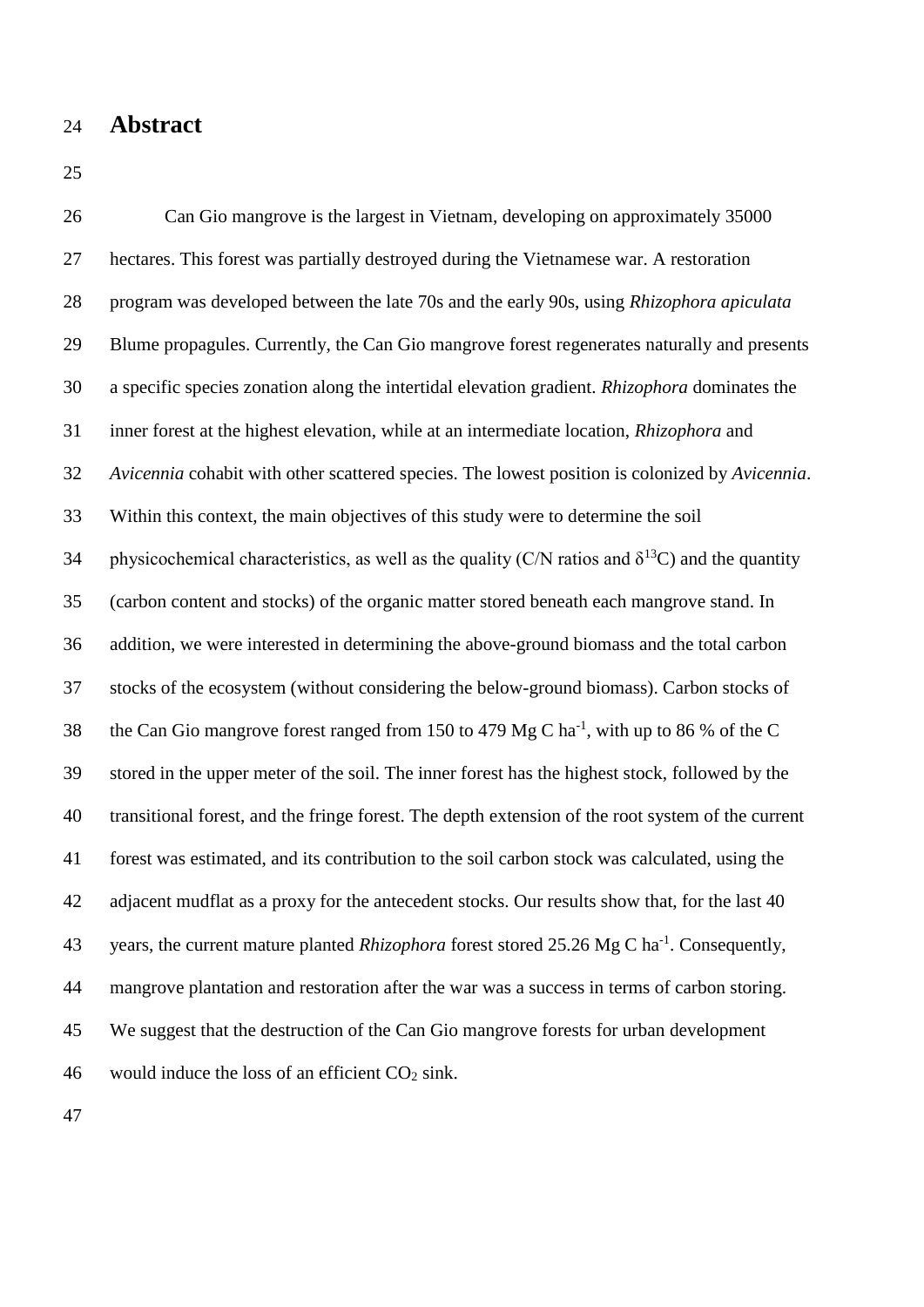### **1. Introduction**

 Mangroves forests cover around 137760 km² between 30° N and 40° S, with the largest percentage of their surface observed between 20° N and 20° S (Giri et al., 2011). Mangroves provide significant ecosystem services such as habitat for various terrestrial and marine animals that are critical for the coastal biodiversity in the tropics (Alongi, 2008; Mumby et al., 2004; Nagelkerken et al., 2008; Saenger, 2002), reef against erosion and natural disasters (Alongi, 2008; Barbier, 2006), or even as a trap for suspended and contaminant materials (Kathiresan, 2004; Rivera‐Monroy et al., 1999). In addition, mangroves strongly contribute to the economic growth of emerging countries (Mukherjee et al., 2014), providing charcoal, firewood, and construction materials for local communities.

58 Due to their high productivity (average of  $218 \pm 72$  Tg C yr<sup>-1</sup>) (Bouillon et al., 2008), the anoxic character of their soils that limits organic matter degradation (Kristensen et al., 2008), their high storage capacity (Breithaupt et al., 2012) and their global distribution, mangroves play a key role in carbon cycling in the coastal ocean (Kauffman et al., 2011). Mangroves can store carbon both in their biomass and soils; however, this ability depends on many parameters and may be highly variable. Their biomass varies notably according to latitude with higher biomass under the tropics (Saenger and Snedaker, 1993), climate with higher biomass under the wet than under the dry tropics (Adame et al., 2013), and even the age of the forest (Fromard et al., 1998). In addition, a large part of the carbon content may be stored in their soil, with up to 98 % and up to 90 % for estuarine and coastal mangroves, respectively (Donato et al., 2011). Their potential soil carbon storage was recently estimated at 1023 Mg C ha<sup>-1</sup> (Donato et al., 2011), much higher than other highly productive ecosystems, such as rain 70 forests (218.6 Mg C ha<sup>-1</sup>), peat swamps (370.1 Mg C ha<sup>-1</sup>), or salt marshes (537.8 Mg C ha<sup>-1</sup>) (Alongi, 2014). However, mangrove soil carbon stocks depend also on various parameters, such as the latitudinal position of the mangrove, the tree species developing at the surface, soil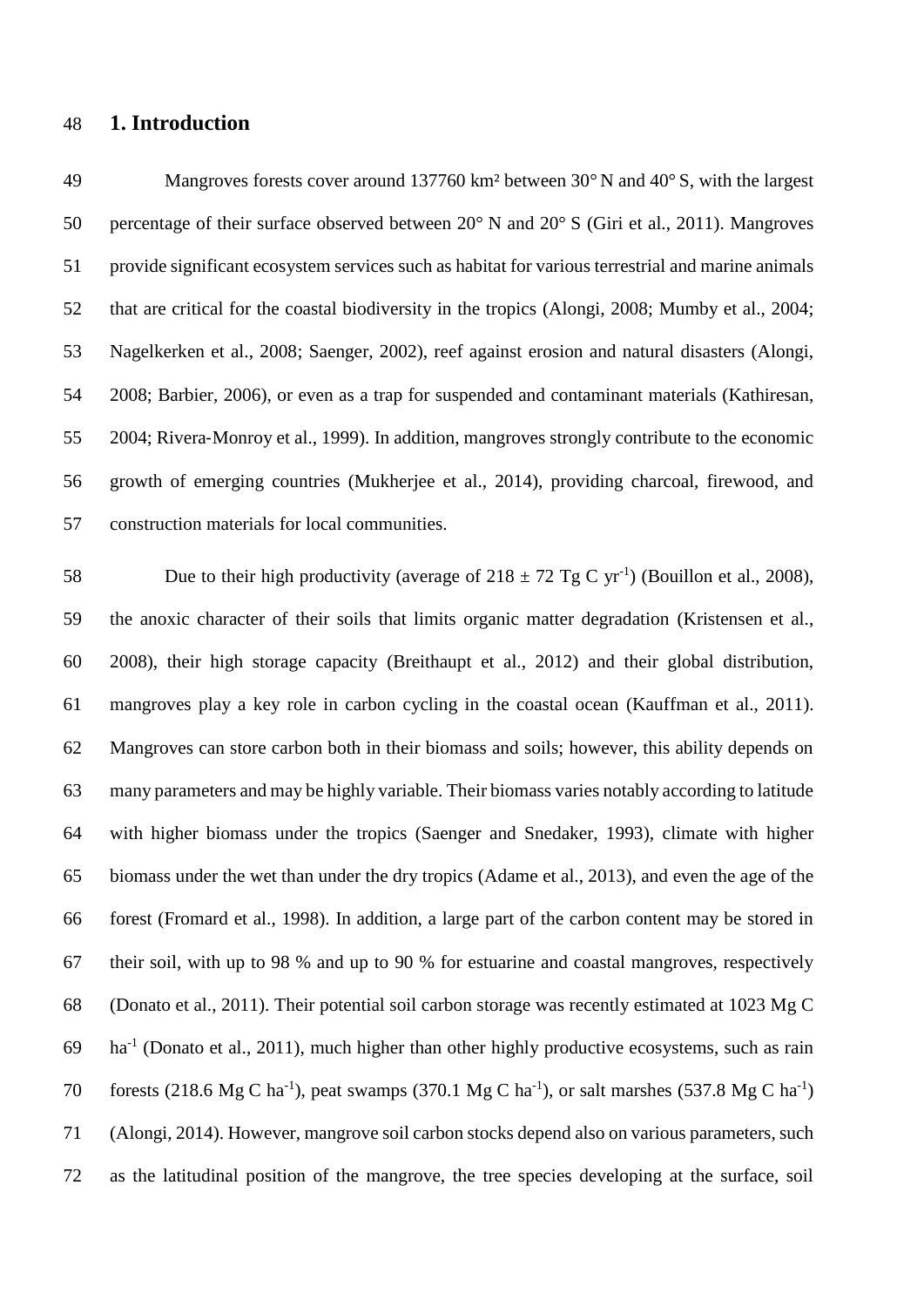salinity, and even nutrient availability (Adame et al., 2013; Alongi, 2002; Jacotot et al. 2018; Kauffman et al., 2011; Rahman et al., 2015; Sanders et al., 2010; Wang et al., 2013). Particularly, their position within the tidal zone or along an estuary appears to be critical to their potential soil carbon storage capacities. For example, in an estuarine mangrove forest developing in Mexico, Adame et al. (2015) reported soil carbon stocks ranging from 744 to 912 78 Mg C ha<sup>-1</sup> for the upper estuary and from 537 to 1115 Mg C ha<sup>-1</sup> for the lower estuary.

 Recently, Vietnam became the first Asian country to implement a national program of payment for forest environmental services (PFES). In Vietnam, mangroves cover around 270000 ha (FAO, 2015) with more than 80 % distributed in the southern part of the country, 82 below 10° N latitude (Hawkins et al., 2010). The Can Gio mangrove, located between Ho Chi Minh City (HCMC) and the South China Sea (Bien Dong in Vietnamese), is actually the largest contiguous mangrove in Vietnam with a surface of around 35000 ha. During the Vietnamese war (1964-1971), approximately 57% of this mangrove was destroyed by the spraying of a mixture of herbicides and defoliants (Ross, 1975). After the war, in the late 70s and early 90s, a vast reforestation program was implemented by the HCMC Forest Department, and most of the Can Gio area was replanted using *Rhizophora apiculata* Blume propagules collected in the Mekong Delta. In January 2000, the mangrove forest of Can Gio was registered in the UNESCO World Network of Biosphere Reserves list. In addition, the environmental value of the Can Gio mangrove forest was taken into account in the National Strategy on Climate Change and Sea Level Rise by the Vietnamese government. Currently, the Can Gio mangrove forest is highly diversified, with a total of 77 mangrove species (35 true mangroves and 42 associates) (Tri et al., 2000), whose main species present a specific zonation along the intertidal elevation gradient. This zonation includes, from the lowest to the highest position: i) a fringe forest that is dominated by *Avicennia alba*; ii) a transitional forest, composed of a mixture of *R. apiculata A. alba*, *A. officinalis* and sparse *Excoecaria agallocha* and *Sonneratia alba*; and iii) an inner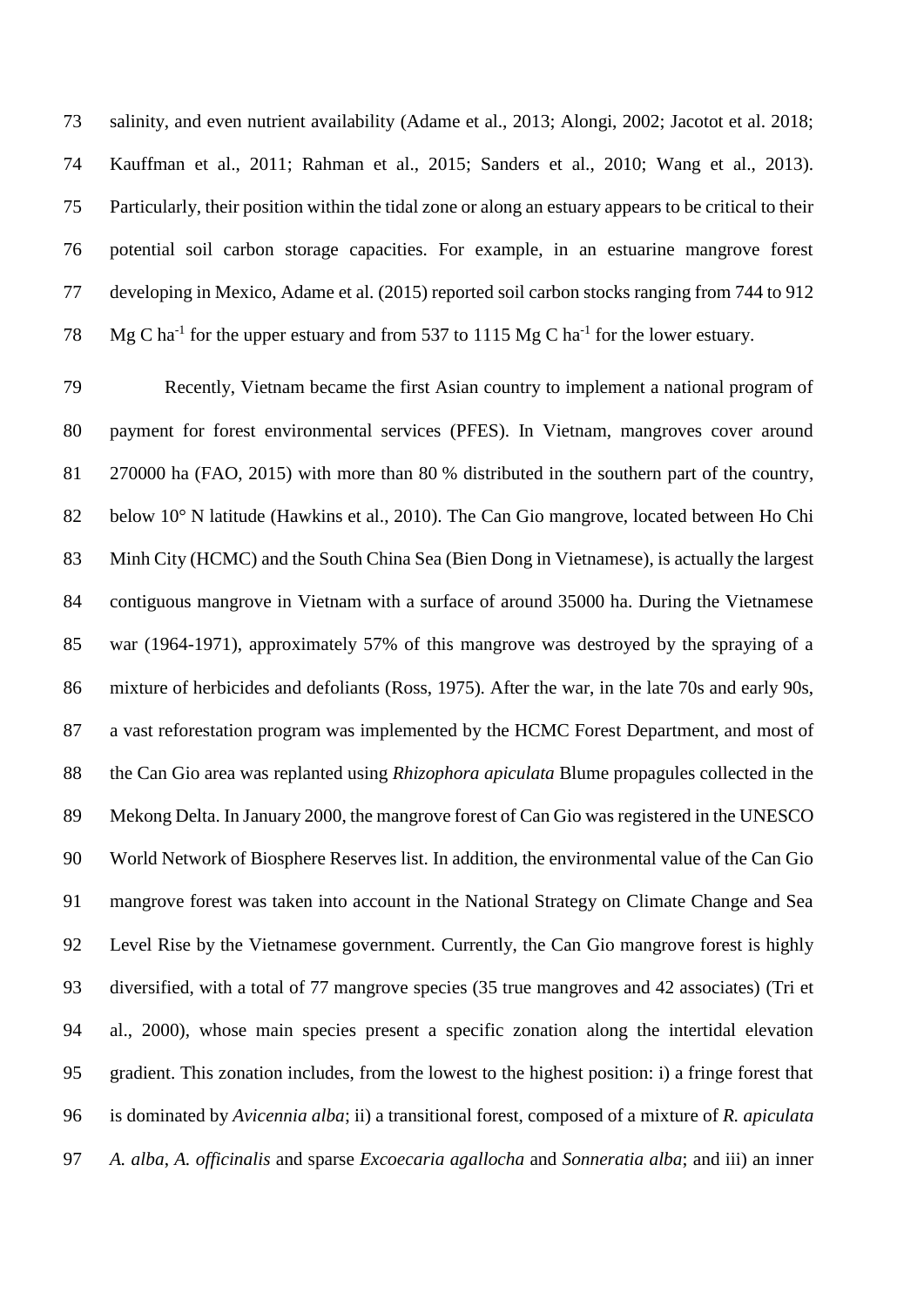forest, which is mainly composed of mature *R. apiculata.* It was recently demonstrated that the mineralization of mangrove-derived organic matter has a key role in sustaining coastal food webs in the Can Gio estuary (David et al. 2018a, David et al. 2019). Recent studies also showed 101 that the total carbon stocks in the Can Gio mangrove forest could reach 1000 Mg C ha<sup>-1</sup> (Dung et al., 2016; Nam et al., 2016) and that the below-ground carbon accumulation rates may reach 103 3.24 Mg C ha<sup>-1</sup> yr<sup>-1</sup> (MacKenzie et al., 2016). However, these studies were interested neither in soil organic carbon (SOC) quality nor in the influence of soil elevation on carbon stocks of the different stands.

 Therefore, the main objectives of this study were: i) to evaluate the soil physicochemical parameters, the organic matter quality, and the vegetation characteristics of three different mangrove stands and of the adjacent mudflat developing along the elevation gradient, ii) to determine the carbon stocks in the biomass and in the first meter of soil, and iii) to calculate the soil carbon stocks related to forest plantation. We hypothesized that carbon stocks in the soil and in the biomass depend on the mangrove species and, therefore, to the position of the stand along the intertidal elevation gradient. To reach our goals, core samples were taken within each of the four stands. Supplementary cores were also collected in the adjacent mudflat to serve as a soil reference (i.e., before the colonization of the soil by the mangrove). Then, physicochemical parameters (pH, redox, and salinity) and the distribution of C/N ratios and  $\delta^{13}$ C stable isotopes with depth in each stand were measured. Carbon stocks were determined by combining bulk density and total organic carbon content for the soil and by using biomass measurements with specific (Vinh et al., 2019) and generic allometric equations for the above-ground stocks.

- **2. Methods**
- **2.1. Study site**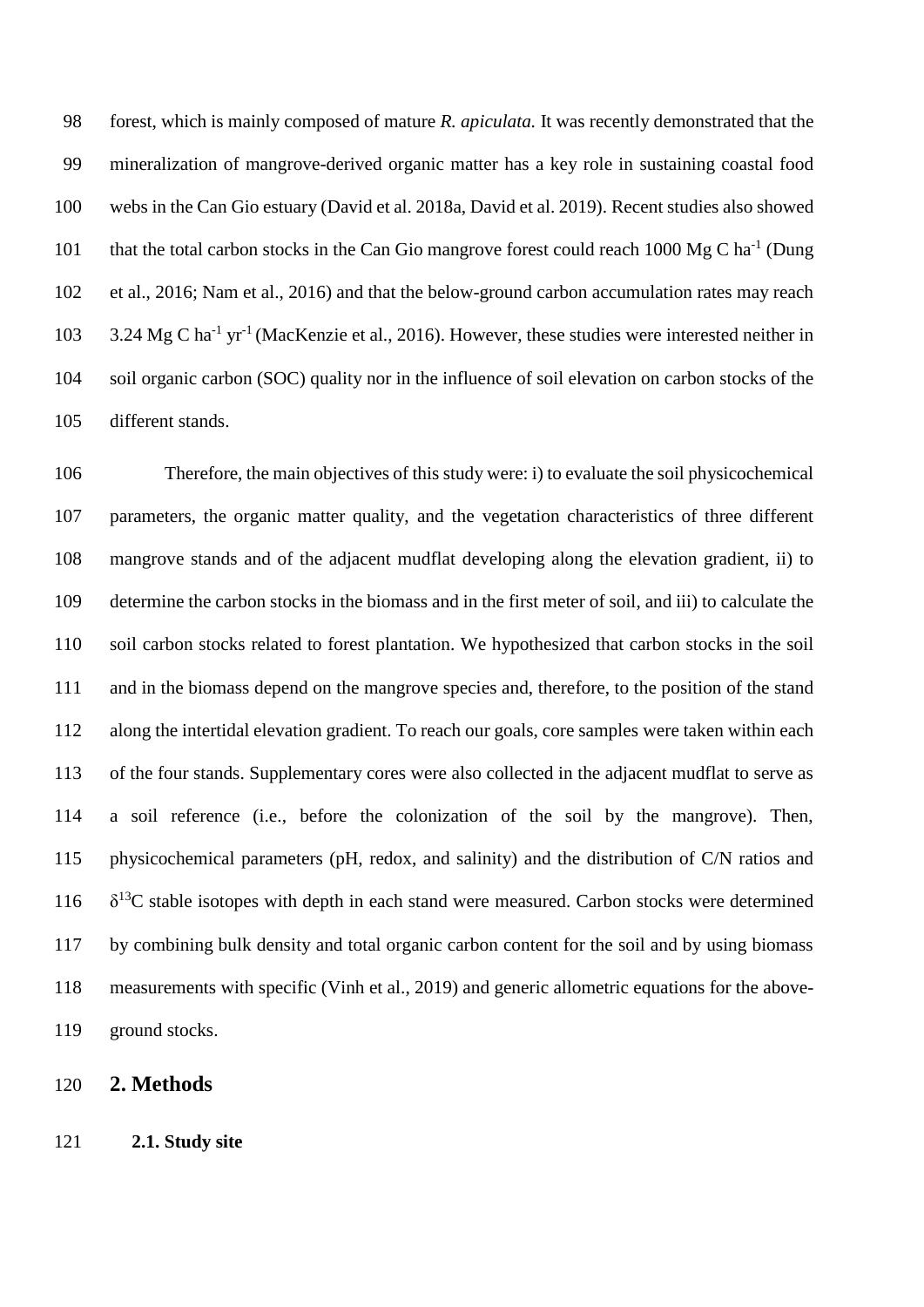The present study was conducted in the Can Gio mangrove forest in Southern Vietnam (Fig. 1a). This mangrove forest of around 35000 ha is the largest contiguous mangrove in Vietnam. Located in the district of Can Gio, one of the 24 districts of Ho Chi Minh City, the Can Gio mangrove forest is at the deltaic confluence of the rivers Sai Gon, Dong Nai, and Vam Co, flowing into the East Sea (Bien Dong in Vietnamese). The Can Gio mangrove forest is composed of several species that follow a specific zonation determined by soil elevation. From the lowest to the highest intertidal zone, the forest is composed of a mudflat that is totally denuded of vegetation; a fringe forest, dominated by *Avicennia* spp. (mainly *A. alba*); a transitional forest, mainly composed of *R. apiculata*, *A. alba*, *A. officinalis*, as well as sparse *Excoecaria agallocha* and *Sonneratia alba*; and an inner forest dominated by mature *R. apiculata*.

 The climate in this region is typically monsoonal (type Am in Köppen-Geiger classification) with two main seasons: a wet season from May to November and a dry season from December to April. The annual average rainfall is 1816 mm, spread over 154 rainy days, with approximately 80 % of the rainfall occurring during the wet season. As a result, the flow of sediments transported by the river crossing the mangrove forest during the wet season is elevated (~160 million tons (Milliman and Meade, 1983)), leading to the accretion of the deltaic plain downstream. Conversely, during the dry season, the fresh water flow is strongly reduced, and the mangrove forest is severely affected by saline intrusions. The Can Gio estuary is characterized by irregular semi-diurnal tides with a tidal range of 2 to 4 m.

## **2.2. Field measurements and carbon stocks**

2.2.1 Elevation

 The elevation of each stand relative to mean sea level (MSL) was measured with a dye-type tide gauge (Clough, 2014; English et al., 1997; Schmitt and Duke, 2014). First, the cotton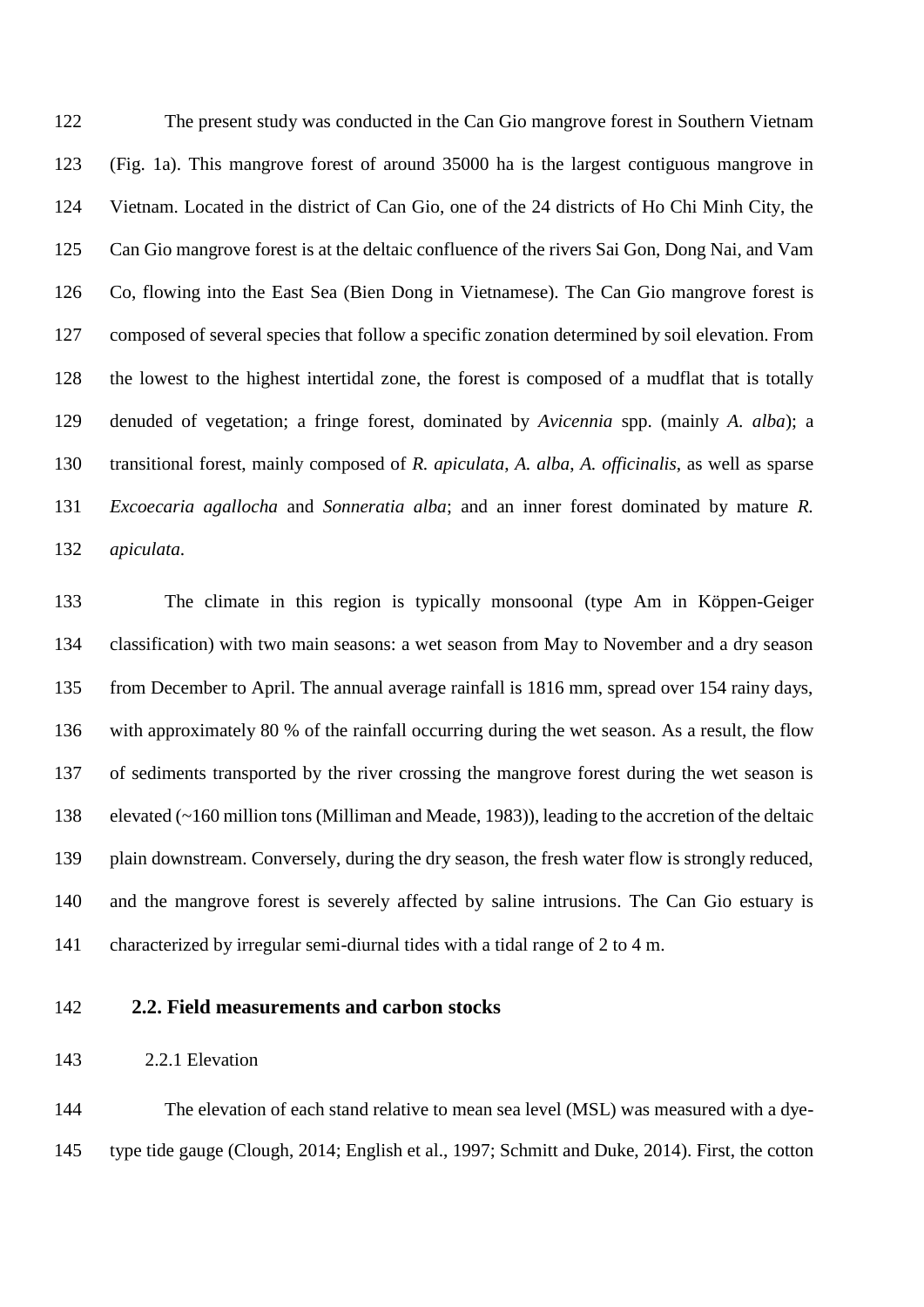tape was soaked in a water soluble food dye and attached to a wooden stake of about 2.5 m in length. At low tide, the wooden stakes were inserted deeply into the soil starting from the river edge. The distance between the two columns was 2 m in the mudflat, 5 m in the fringe forest, and then every 10 m until the inner forest. After high tide, we measured the height of the washout line above the ground (Albers and Schmitt, 2015; Clough, 2014). In this study, data from the Vung Tau tide station, Viet Nam (10.3333° N, 107.0667° E) were used to report our data relative to MSL in this zone. The MSL at Vung Tau tide station in 2016 was 2.16 m. To determine MSL at the study site, the following equation was used: MSL = highest tide value – MSL at Vung Tau. Monthly and annual mean sea levels and the daily tide series are collected and published by the Permanent Service for Mean Sea Level (Pissierssens, 2002).

### 2.2.2. Cores collection and soil physicochemical parameters

 Soil cores were collected in triplicate with a gouge auger (1 m long, 3 cm wide) attached to a cross handle. Cores were collected during the dry season of 2016 and the wet season of 2017 from the surface to a depth of 100 cm in each mangrove stand as S1 in the mudflat, S2 in the fringe forest*,* S3 in the transitional forest, and S4 in the inner forest (Fig. 1c). The auger was carefully inserted into the soil to minimize disturbance of the core surface, twisted, and finally removed, following the method used by MacKenzie et al. (2016). Each core was then separated into different depth intervals: 0 – 2.5 cm, 2.5 – 5 cm, 5 – 7.5 cm, 7.5 – 10 cm, 10 – 15 cm, 15 – 20 cm, 20 – 25 cm, 25 – 30 cm, and then every 10 cm from 30 to 100 cm. For each interval, one subsample of a known volume was collected and placed in a zippered bag that was immediately sealed in aluminum foil to minimize gas exchange and stored in a frozen box until 167 it reached the laboratory. All samples were, then, dried by freeze-drying at -52  $\degree$ C until a constant weight was achieved. Finally, the dry bulk density (DBD) of each sample was determined by dividing its dry mass by its fresh volume.

 Additional cores were collected to measure pore-water salinity, redox potential (Eh), and pH. Pore-water salinity was measured with a hand-held refractometer. Redox potential and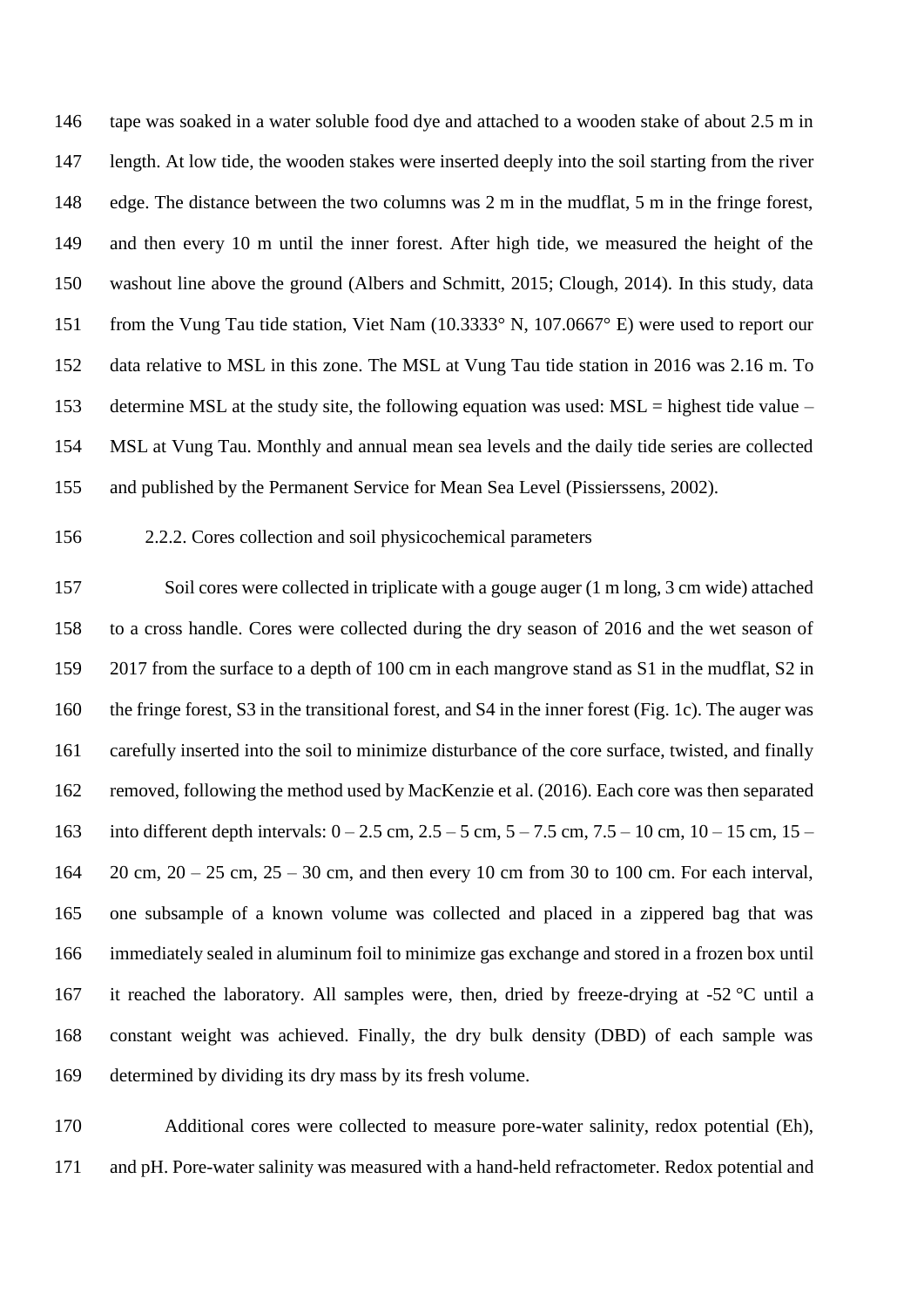pH were measured using, respectively, a combined Pt-Ag/Ag-Cl electrode and a glass electrode, 173 both connected to a pH/mV/T meter (Marchand et al., 2004). The pH electrode was calibrated 174 prior to sampling using three standard solutions of pH 4, 7, and 10 at 25 °C (National Institute of Standards and Technology, USA), and the redox electrode was checked prior to utilization with a 0.43 V standard solution and demineralized water (Marchand et al., 2004; Thanh-Nho et al., 2017).

178 2.2.3. Soil TOC, TN, 
$$
\delta^{13}
$$
C, and soil carbon stocks

179 Soil total organic carbon (TOC), total nitrogen (TN), and  $δ<sup>13</sup>C$  values were determined using an elemental analyzer coupled to an isotope ratio mass spectrometer (Integra2, Sercon, UK). The analytical precisions of the analyzer were checked using the IAEA-600 caffeine 182 standard (IAEA Nucleus) and were less than 1 % for TOC, 0.15 % for N, and 0.3 % for  $\delta^{13}$ C. All the analyses were performed at the French Institute for the Sustainable Development (IRD) 184 of Noumea, New Caledonia, France. The  $\delta^{13}$ C values are reported permil (‰) deviations from a Pee-Dee Belemnite (PDB) limestone carbonate as the standard using the following equation:

186 
$$
\delta^{13} \text{C} (\%_0) = \left( \frac{\frac{^{13}c}{^{12}c}_{sample}}{\frac{^{13}c}{^{12}c}_{standard}} - 1 \right) \times 1000
$$
 (Eq. 1)

187 The soil carbon stocks of each mangrove stand  $(Mg C ha<sup>-1</sup>)$  were determined using the following equation:

189 Soil carbon stock (
$$
Mg C ha^{-1}
$$
) = TOC (%) \* DBD (g cm<sup>-3</sup>) \* depth interval (cm) (Eq. 2)

$$
\overline{a}
$$

### 2.2.4. Above-ground carbon stocks

 In November 2016, three transects (150 m long and 20 m wide) were established following an elevation gradient in the mangrove forest (Fig. 1c). All transects encompassed the four different stands of the mangrove (i.e., the mudflat, the fringe, the transitional, and the inner forests). All trees within the transects were counted and their DBH at 1.3 m above the soil were measured, except for *R. apiculata*, whose diameters were measured just above the highest prop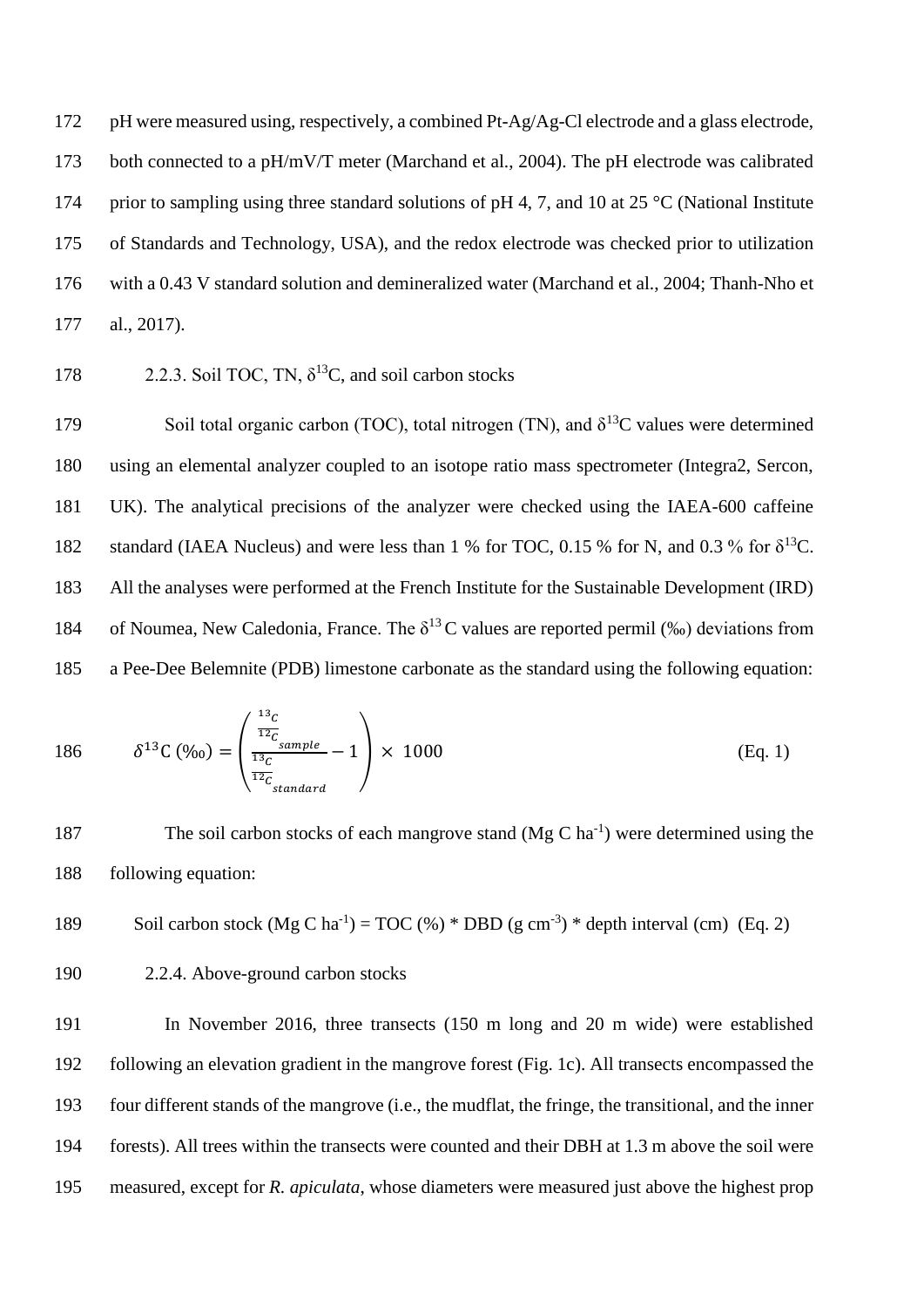root.

 For *R. apiculata*, the above-ground biomass was calculated using the allometric equation specifically developed for this species in Southern Vietnam (Vinh et al., 2019):

$$
W R_{\text{Total}} = 0.38363 * DBH^{2.2348}
$$
 (Eq. 3)

 For the other species, the above-ground biomass was determined using the common allometric equations developed by Komiyama et al. (2005).

$$
W_{\text{Total}} = 0.251 \, \text{*DBH}^{2.46} \tag{Eq. 4}
$$

 where, in Eq. 3, WRTotal is the total above-ground biomass of *R. apiculata* (kg), and D is the 204 diameter above the highest prop root of *R. apiculata* (cm); and in Eq. 4. W<sub>Total</sub> is the total above- ground biomass biomass of the other species (kg), and DBH is the diameter at breast height of the other species (cm).

 Above-ground carbon stocks were then estimated by multiplying the above-ground biomass by a carbon conversion factor. Two conversion factors were used in this study: 0.4409 for *R.apiculata*, which is the specific carbon conversion factor for this species (Vinh et al., 2019), and 0.451 for the other species (Hiraishi et al., 2014). Eventually, the total above-ground 211 carbon stocks per area (Mg C ha<sup>-1</sup>) were calculated by summing the above-ground carbon stock of *R. apiculata* and the one for the other trees using the tree density per hectare.

*2.3. Statistical analyses*

 A parametric two-way analysis of variance (ANOVA) was used to test the significant 215 effects ( $p < 0.05$ ) of seasons and sites on Eh, pH, and pore-water salinity. A two-way ANOVA 216 was also applied to assess the significant differences ( $p < 0.05$ ). A Student's t-test was used to 217 test significant differences ( $p < 0.05$ ) between  $\delta^{13}$ C values, C/N ratios, and C concentrations of an upper layer from 0 to 40 cm and a lower layer from 40 to 100 cm, and for Eh and pH for the transitional forest and inner forest. All statistical analyses were performed using XLSTAT software version 2017.4 for Mac OS10.13.4.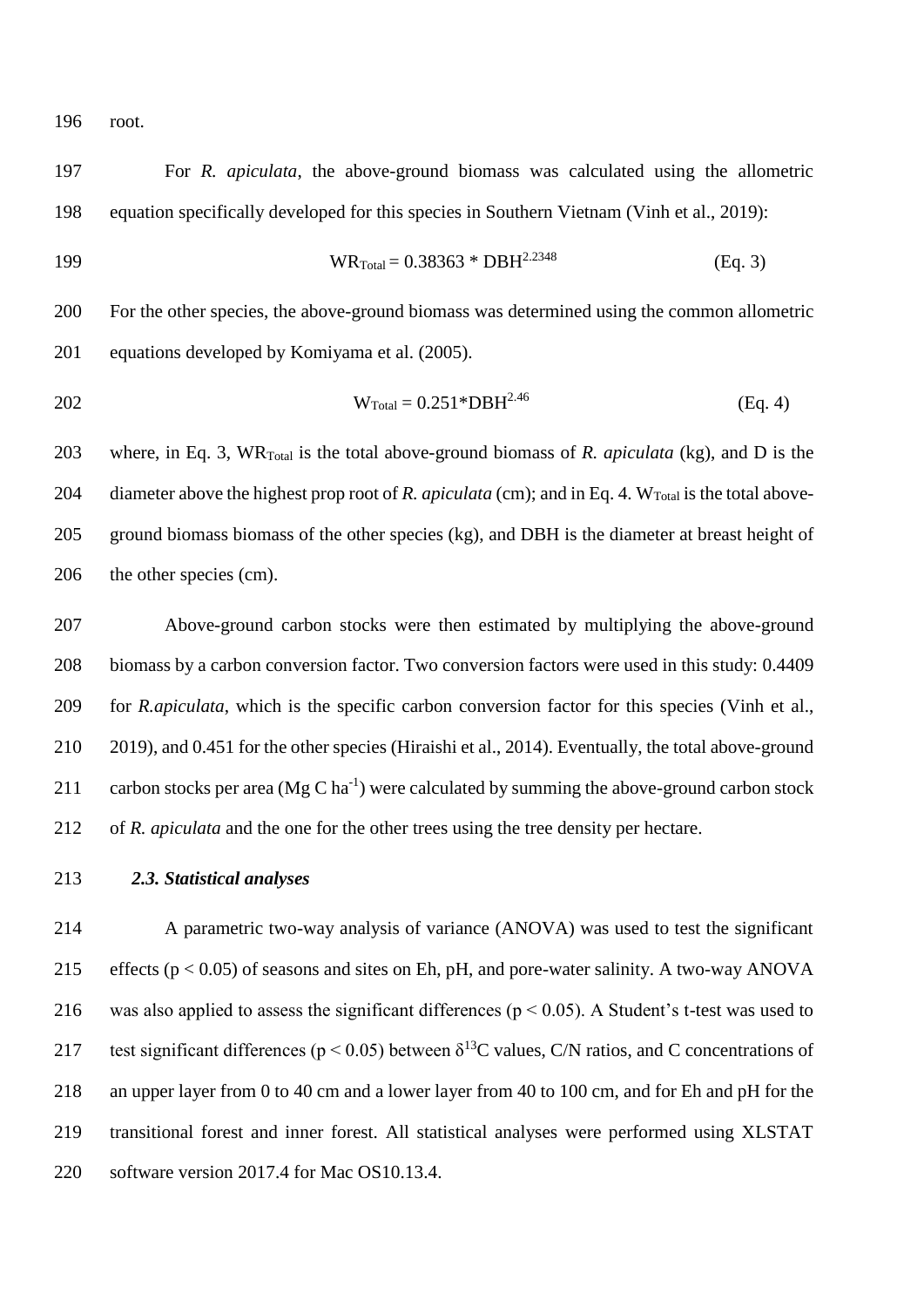#### **3. Results**

#### **3.1. Can Gio mangrove distribution**

 The relative elevations of the soil surface at the four sampling stations increased from the river toward the inner forest. The *A. alba* forest developed between +20 and +30 cm above MSL, the transitional forest between +30 and + 40 cm, and the *Rhizophora* stand between +40 226 and  $+ 75$  cm above MSWL (Fig. 2).

227 The fringe forest had a mean DBH value of 10.7 cm, a tree density of 1327 ind ha<sup>-1</sup>, and 228 a basal area of 11.9  $m^2$  ha<sup>-1</sup>. The latter parameter increased to the inner forest with a value reaching 28.6 cm; the inner forest was also characterized by the highest mean DBH, 18.6 cm. The transitional forest was characterized by the highest tree density, 3727 individuals per 231 hectare (ind  $ha^{-1}$ ), and the lowest DBH, 8.5 cm (Table 1).

#### **3.2. Soil physicochemical parameters (pore-water salinity, Eh, and pH)**

 Pore-water salinity remained relatively stable along the core profiles during both seasons in the mudflat as well as in the fringe and the transitional forests, with values ranging from 10.0 to 23.3, 18.0 to 28.3, and 12.0 to 30.0, respectively (Fig. 3 a, d, g). However, in the inner forest, pore-water salinity increased from 10.0 and 27.3 at the soil surface to 18.0 and 31.7 at 20 cm depth, during the dry and the wet season, respectively. Below 20 cm, pore-water salinity remained stable until 100 cm of depth (Fig. 3 l). When integrating the entire sampled profile, 239 the season had a significant effect  $(p < 0.001)$  on pore-water salinity, with higher values during the dry season in all stands, with the exception of the transitional forest where no significant 241 differences ( $p > 0.05$ ) in mean pore-water salinity were observed. In addition, pore-water 242 salinity was significantly different between the four zones in both seasons ( $p < 0.001$ ). Mean 243 values were  $20.07 \pm 1.78$  and  $12.47 \pm 3.48$  in the mudflat,  $24.8 \pm 1.8$  and  $19.8 \pm 1.3$  in the fringe 244 forest,  $19.0 \pm 1.8$  and  $19.5 \pm 3.5$  in the transitional forest, and  $29.5 \pm 2.8$  and  $16.3 \pm 4.5$  in the inner forest, for the dry and the wet season, respectively. Consequently, pore-water salinity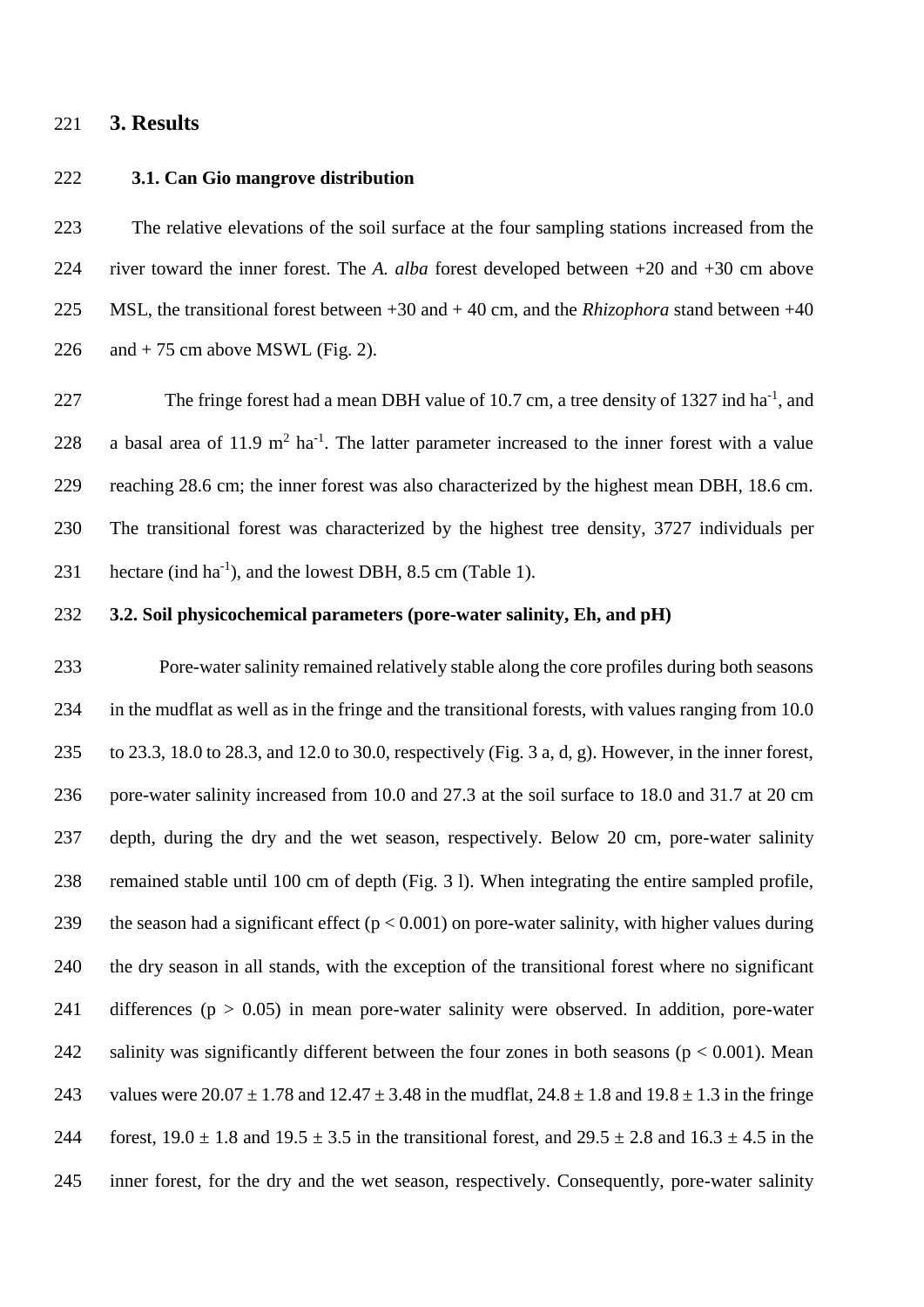246 increased along the intertidal elevation gradient with lower values at the lowest position and 247 the higher values in the higher position.

248 In the four zones, Eh values decreased with depth, from 150 to -50 mV in the mudflat, 249 from -50 to -250 mV in the fringe and the transitional forests and from -50 to -400 mV in the 250 inner forest (Fig. 3 b, e, h, m). When integrating the whole cores, from the top to the bottom, at 251 100 cm depth, Eh significantly ( $p < 0.001$ ) decreased from the mudflat to the inner forest. Mean 252 values were -10.7  $\pm$  104.9 and 46.6  $\pm$  90.9 mV in the mudflat, -52.2  $\pm$ 70.0 and -107.9  $\pm$  84.1 253 mV in the fringe forest,  $44.7 \pm 104.5$  and  $-118.9 \pm 93.6$  mV in the transitional forest, and  $-268.9$ 254  $\pm$  185.9 and -117.4  $\pm$ 57.2 mV in the inner forest, for the dry and the wet season, respectively. 255 However, although Eh was higher during the dry season than during the wet season, these 256 differences were not significant in any of the stands ( $p > 0.05$ , Table 2). Finally, Eh values in 257 the upper layer (0 – 40 cm) were significantly different ( $p < 0.05$ ) from the lower layer (40 – 258 100 cm) for both the transitional forest and inner forests.

 Concerning pH, values did not vary significantly during both seasons in the mudflat, with values ranging from 6.9 to 7.5 (Fig. 3c, f, k and n). For the other stands, pH values varied with depth and with season, from 6.2 to 7.6. When integrating the whole core (i.e., from the soil 262 surface to 100 cm depth), pH values were significantly different between stands ( $p < 0.001$ ), with higher mean values in the mudflat, followed by the fringe and the transitional forests, and with the lowest mean value in the inner forest. In addition, there were significant differences (p  $\leq$  0.05) between the upper layer (0 – 40 cm) and the lower layer (40 – 100 cm) for both the transitional and inner forests.

#### **3.3. Soil organic matter characteristics (DBD, TOC, TN, δ** 267 **<sup>13</sup>C, and C/N ratios)**

268 For all stands, DBD values remained stable along the soil profile, from the surface to 269 100 cm depth. However, mean DBD values for the first meter of soil were statistically different 270 (p < 0.001) between each stand. The mean DBD values were  $0.52 \pm 0.06$ ,  $0.62 \pm 0.02$ ,  $0.63 \pm 0.02$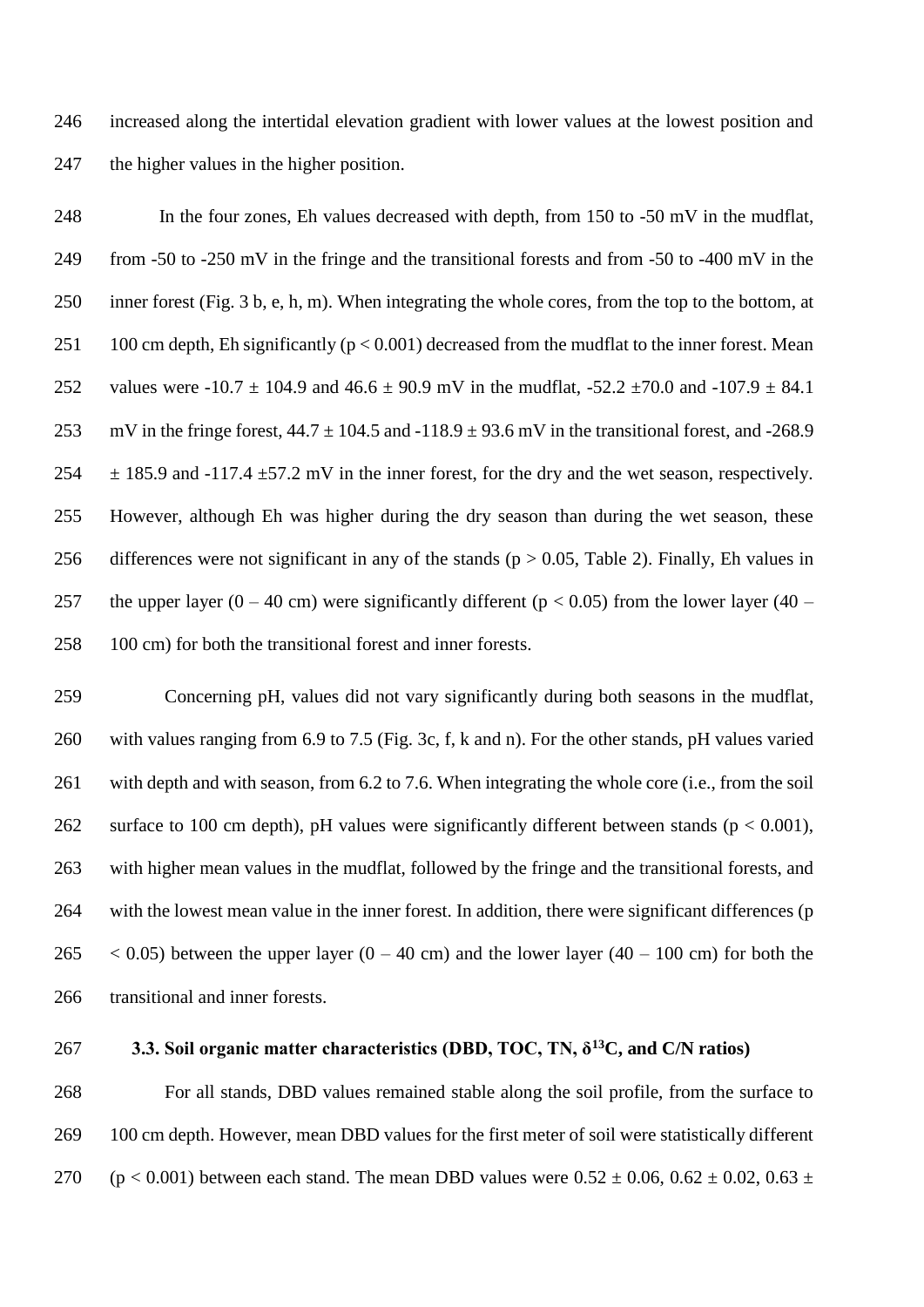271 0.03, and  $0.64 \pm 0.08$  g cm<sup>-3</sup> in the mudflat, the fringe, the transitional, and the inner forests, 272 respectively.

273 In the mudflat and in the fringe forest, TOC values were stable from the soil surface to 274 the bottom of the core, with mean values of  $2.42 \pm 0.34$  and  $3.2 \pm 0.27$  %, respectively (Fig. 4) 275 a). In the transitional and the inner forests, TOC values between the upper  $(0 - 40 \text{ cm})$  and the 276 deep layers  $(40 - 100 \text{ cm})$  were significantly different ( $p < 0.05$ ). Mean TOC values were 4.14 277  $\pm 1.05$  and 7.03  $\pm 3.10$  % for the transitional forest and 4.36  $\pm 1.31$  and 6.75  $\pm 2.80$  % for the 278 inner forest for the upper and the deep layers, respectively (Fig. 4 a). In addition, the average 279 TOC values for the first meter of soil were significantly different  $(p < 0.001)$  between the four 280 zones.

281 C/N ratios were relatively stable throughout the entire sampled soil profile in the mudflat 282 and in the fringe forest with values ranging from 11.2 to 12.1 and from 11.2 to 15.7, respectively 283 (Fig. 4 b). However, similar to TOC, C/N ratios between the upper 40 cm of soil in the 284 transitional and inner forests were statistically different  $(p < 0.05)$  when compared to the lower 285 60 cm. The mean values of C/N ratios were 12.2 and 18.2 for the transitional forest and 17.5 286 and 25.7 for the inner forest for the upper and the lower layers, respectively (Fig. 4 b). In 287 addition, when considering the complete sampled profile, C/N ratios were significantly 288 different  $(p < 0.001)$  between the four stands and increased landward. The mean values were 289 11.61  $\pm$  0.22, 12.08  $\pm$  1.09, 14.44  $\pm$  4.53, and 22.78  $\pm$  5.49 for the mudflat, the fringe forest, the 290 transitional forest, and the inner forest, respectively.

291 Concerning  $\delta^{13}$ C, in the mudflat and in the inner forest, the values slightly increased 292 from -30 ‰ and -32 ‰ at the soil surface to -27 ‰ and -31 ‰ at 20 cm depth and then remained 293 relatively stable until the bottom of the cores (Fig. 4 c). In the fringe forest,  $\delta^{13}$ C values rapidly 294 dropped from -27 ‰ at the soil surface to -32 ‰ at 10 cm depth, and then gradually increased 295 to a mean value of -29‰ from 20 to 80 cm depth. However, a second rapid drop to -34 ‰ was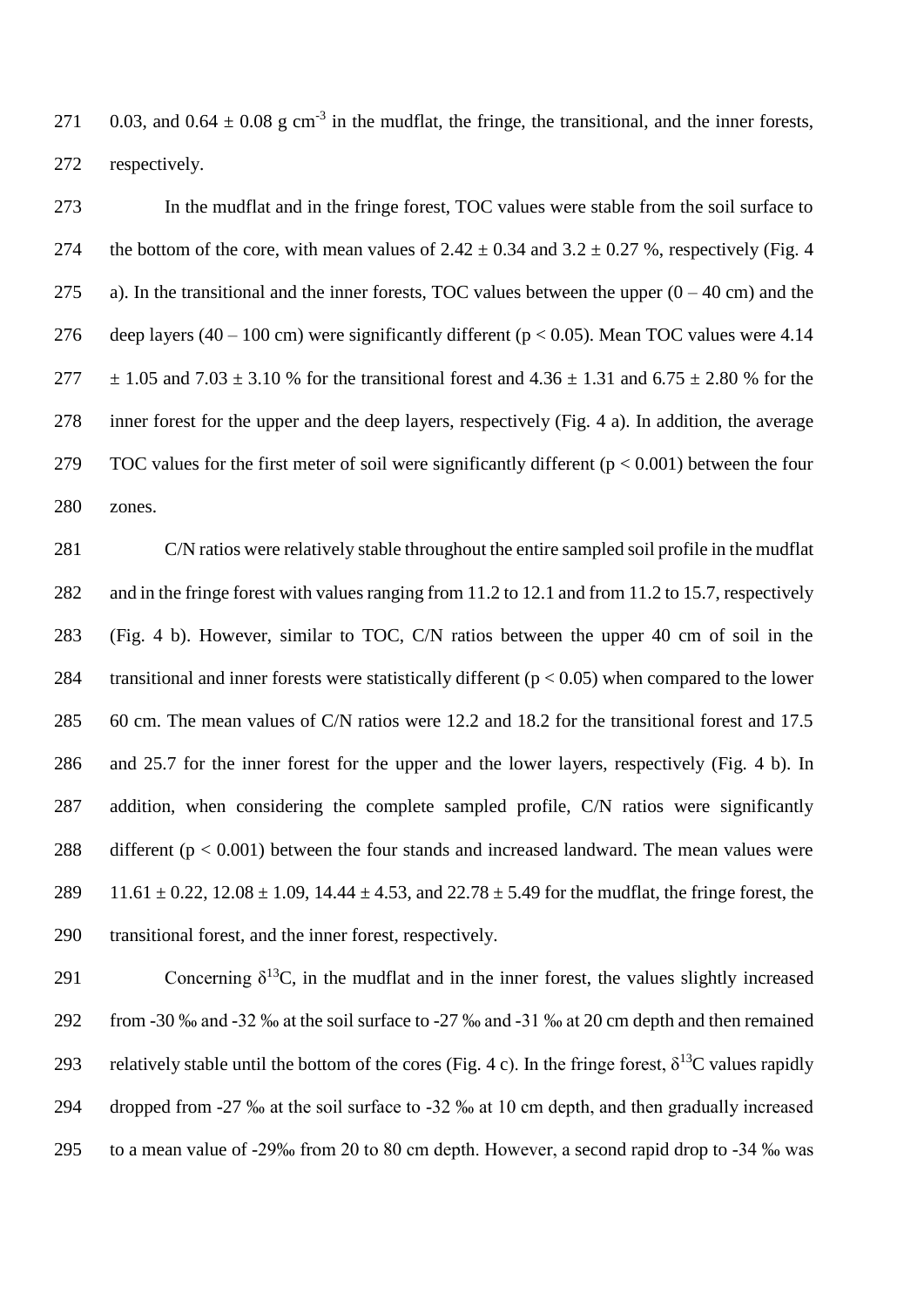296 observed in the profile at 90 cm depth (Fig. 4 c). Finally, in the transitional forest,  $\delta^{13}$ C values 297 decreased from -29 ‰ at the soil surface to -30 ‰ at 25 cm depth and then remained stable 298 until 100 cm depth (Fig. 4 c). When integrating the entire core, the mean  $\delta^{13}$ C were significantly 299 different between the four zones ( $p < 0.001$ ), with mean values of  $-28 \pm 0.8$  ‰,  $-30 \pm 2.3$  ‰,  $-$ 300 29  $\pm$  1.4 ‰, and -31  $\pm$  0.3 ‰ in the mudflat, the fringe, the transitional forest, and the inner 301 forests, respectively.

## 302 *3.4. Carbon stocks in the above-ground biomass and in the soils of the different stands*

303 Above-ground carbon stocks were estimated at  $24.3 \pm 5.1$  Mg C ha<sup>-1</sup> for the fringe 304 forest,  $91.7 \pm 29.4$  Mg C ha<sup>-1</sup> for the transitional forest, and  $118.8 \pm 9.5$  Mg C ha<sup>-1</sup> for the inner 305 forest. In addition, above-ground carbon stocks were significantly different between the 306 different stands ( $p < 0.001$ ). No above-ground biomass was measured in the mudflat due to the 307 absence of vegetation in this zone. Soil carbon stocks increased with the elevation gradient, 308 with higher values in the inner forest  $(360.4 \text{ Mg C ha}^{-1})$ , followed by the transitional forest 309 (219.8 Mg C ha<sup>-1</sup>), the fringe forest (157.6 Mg C ha<sup>-1</sup>), and the mudflat (150.2 Mg C ha<sup>-1</sup>) (Fig. 310 5). In addition, soil carbon stocks were significantly different between the different stands ( $p <$ 311 0.001). Eventually, the total carbon stocks (without the below-ground biomass) were  $150.2 \pm 10^{-10}$ 312 19.6,  $181.9 \pm 24.9$ ,  $311.5 \pm 28.1$ , and  $479.2 \pm 32.6$  Mg C ha<sup>-1</sup>, for the mudflat, the fringe, the 313 transitional forest, and the inner forest, respectively (Fig. 5).

314 **4. Discussion**

#### 315 *4.1. Mangrove zonation in Can Gio*

 Between 1978 and 1994, a vast mangrove reforestation program was undertaken with *R. apiculata* as a primary species (Hong and San, 1993). When *Rhizophora* stands were established, the mangrove area extended through natural regeneration and rapid colonization of mudflats along riverbanks notably by *A. alba*, which can be considered as a pioneer species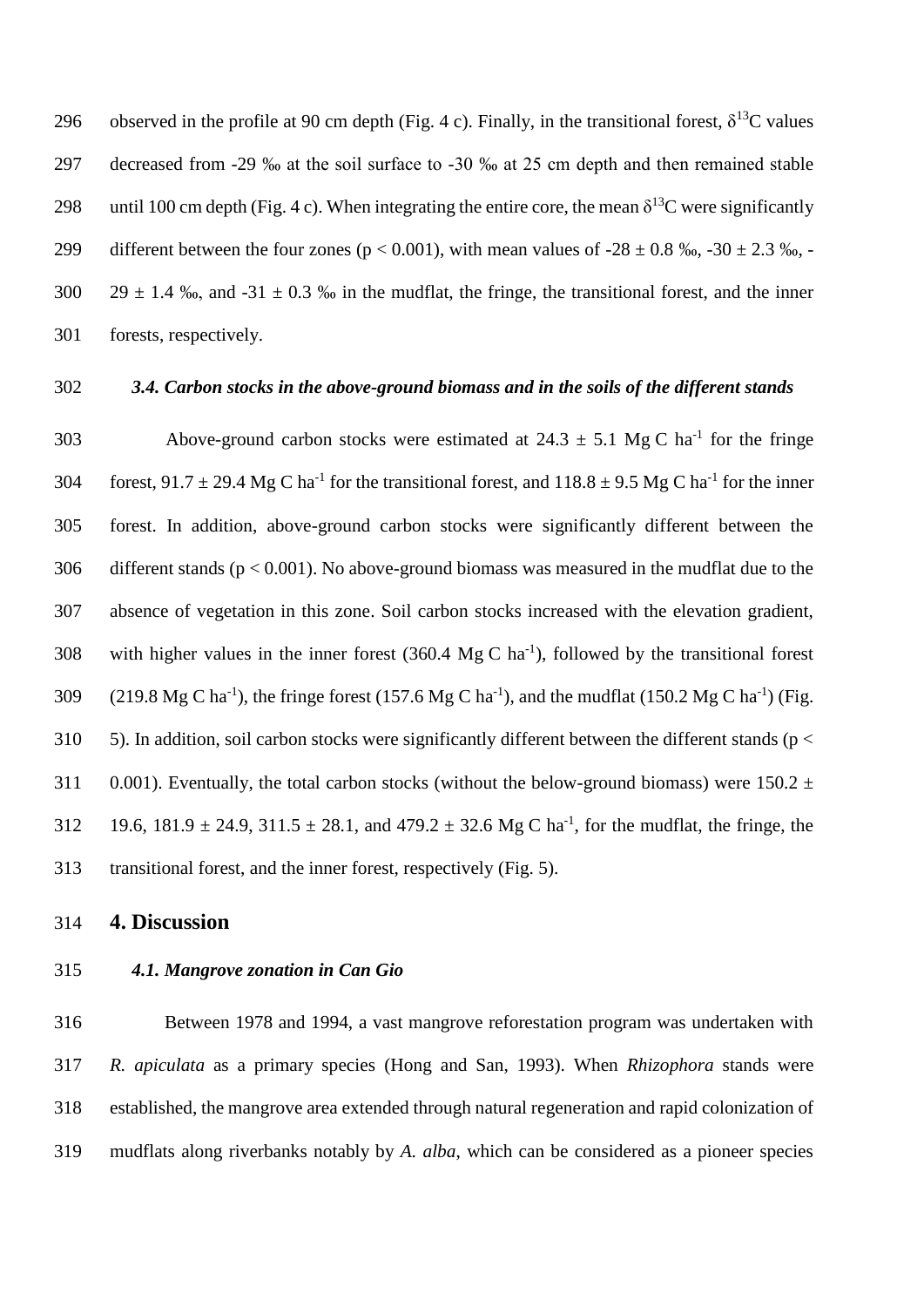(see for example Balke et al. (2011); Brunt and Davies (2012); Naidoo and Naidoo (2017); Proisy et al. (2009)) (Fig. 2 a, b). This fringe forest developed at lower elevations as compared to the *R. apiculata* forest and was separated from the latter by a transitional forest composed of several species. Mangrove zonation often manifests itself as a mosaic that varies according to physical, biological, and chemical interactions established between plant and substrate in a given area. Pore-water salinity was often considered as the main driver of the zonation (Banerjee et al., 2013; Marchand et al., 2012; 2011), because mangrove plants have different abilities to cope with this factor (Ellison, 1998; Mckee, 1993; Walsh, 1974). For instance, under semi-arid climate, pore-water salinity increased landward, where evaporation processes were intense due to the rare periods of immersions and low precipitation and could reach to a value greater than 50. As a consequence, *Avicennia* trees, which can cope with high salinity (Kendall and Skipwith, 1969; Khan and Aziz, 2001; Marchand et al., 2004; Ukpong, 1997), developed at higher tidal position than the *Rhizophora* trees, which colonized the seaward zone of the mangrove forest. In Can Gio, the zonation was the opposite because pore-water salinity never reached such high values. In fact, pore-water salinity increased from the fringe forest to the interior forest due to its higher elevation that induced more evaporation, but it was never higher than 30. The Can Gio mangrove forest is an estuarine mangrove with freshwater inputs from the Sai Gon and the Dong Nai Rivers. Along the estuary, salinity values ranged from 2 to 26 during the year; and even at the mouth of the estuary, salinity never reached the value of seawater, possibly due to the high freshwater inputs from these two rivers and also from the Mekong delta, which is further south of the study site (David et al., 2018b; Thanh-Nho et al., 2018). Furthermore, during the rainy season, the intense rainfall brought additional freshwaters that induce a dilution of pore-water salinity, with mean values for the mature *Rhizophora* forest decreasing from 29 to 16. In the latter stand, salinity also increased with depth, notably because dilution with rainwater occurred in the upper sediment during the rainy season, but also possibly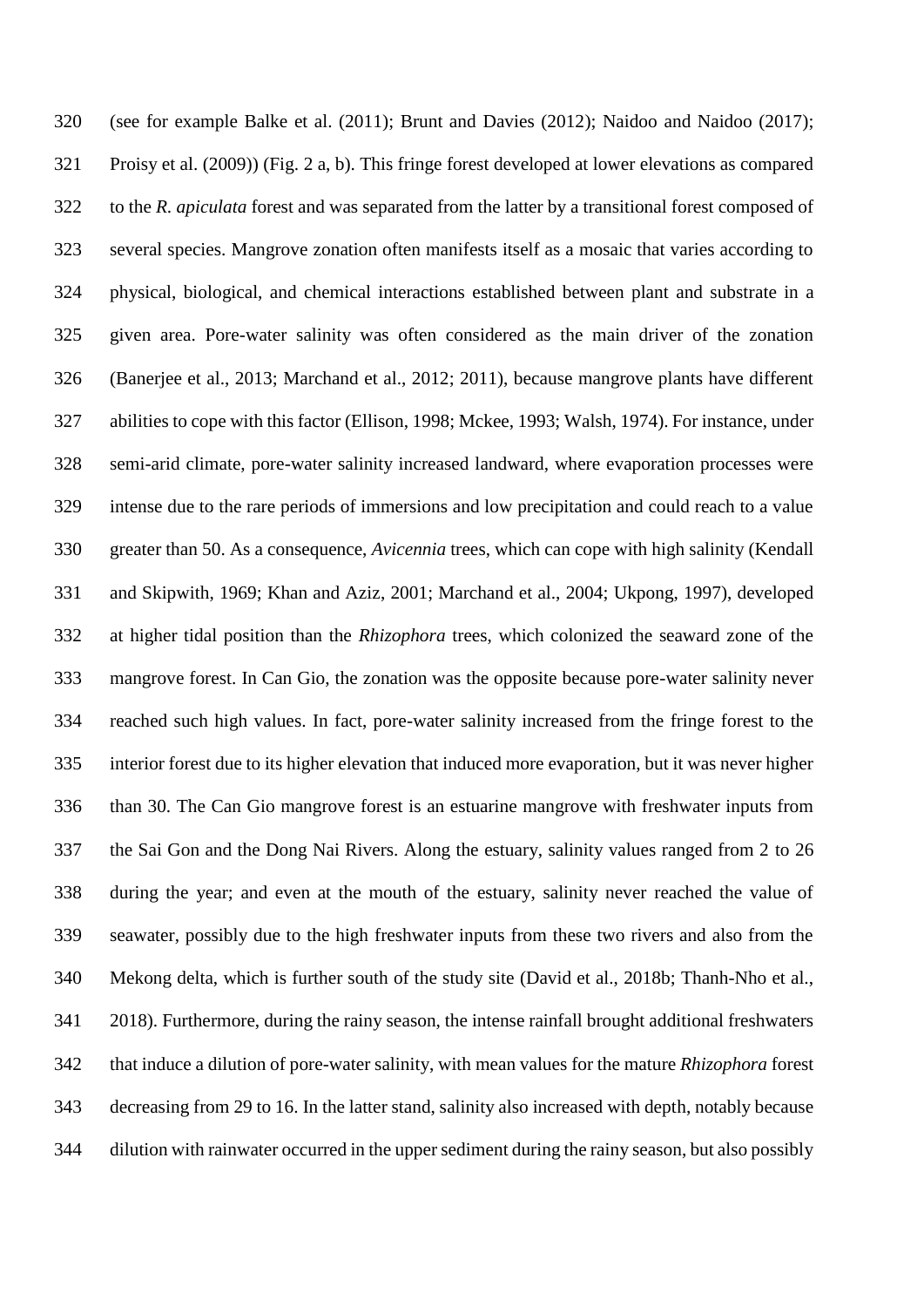because dissolved salts could migrate at depth through convection processes and accumulate there (Marchand et al., 2004).

#### *4.2. Influence of mangrove development on soil properties*

 Organic carbon (OC) content in mangrove sediments usually ranges from 0.5 % to 15 %, with a median value of 2.2 % (Kristensen et al., 2008). In the Can Gio forest, soil OC increased with increasing elevation landward, ranging from 2.42 % in the low intertidal zone to 5.82 % in the high intertital zone, indicating that the interior forest had accumulated a larger organic carbon stock. The interior forest studied here is composed of mature *Rhizophora* trees, which were planted in 1978. Therefore, mangrove-derived organic matter had accumulated in its soil for almost 40 years at the date of the coring. *Rhizophora* trees under tropical climates as in southern Vietnam are highly productive (Alongi, 2014), which can positively increase soil carbon stocks. In addition, this stand was the furthest from the tidal creek; and as a consequence, tidal flushing of leaf litter was reduced. Leaf litter can accumulate and increase the soil carbon stocks. Conversely, due to their more recent development, lower productivity, and proximity to tidal creeks, the soils of the fringe stand composed of *A. alba* contained less organic carbon than the mature inland *Rhizophora* forest.

 These gradients of elevation, length of tidal immersion, and carbon content strongly influence redox conditions and pH of the soil. Redox potential (Eh) decreased with increasing elevation from the mudflat to the mature *Rhizophora* stand. Additionally, within the *Rhizophora* stand, the redox condition became rapidly anoxic with depth (Fig. 3). We suggest that the higher organic content beneath this stand induced a higher electron acceptor demand, which were less renewed by the tides due to its high position in the tidal zone. The higher redox values measured beneath the *Avicennia* stands may also be related to the ability of this mangrove species to aerate the sediment through its root system as described by Scholander et al. (1955). Hesse (1961) also observed that *Rhizophora* soils were anoxic most of the time and sulfidic. This difference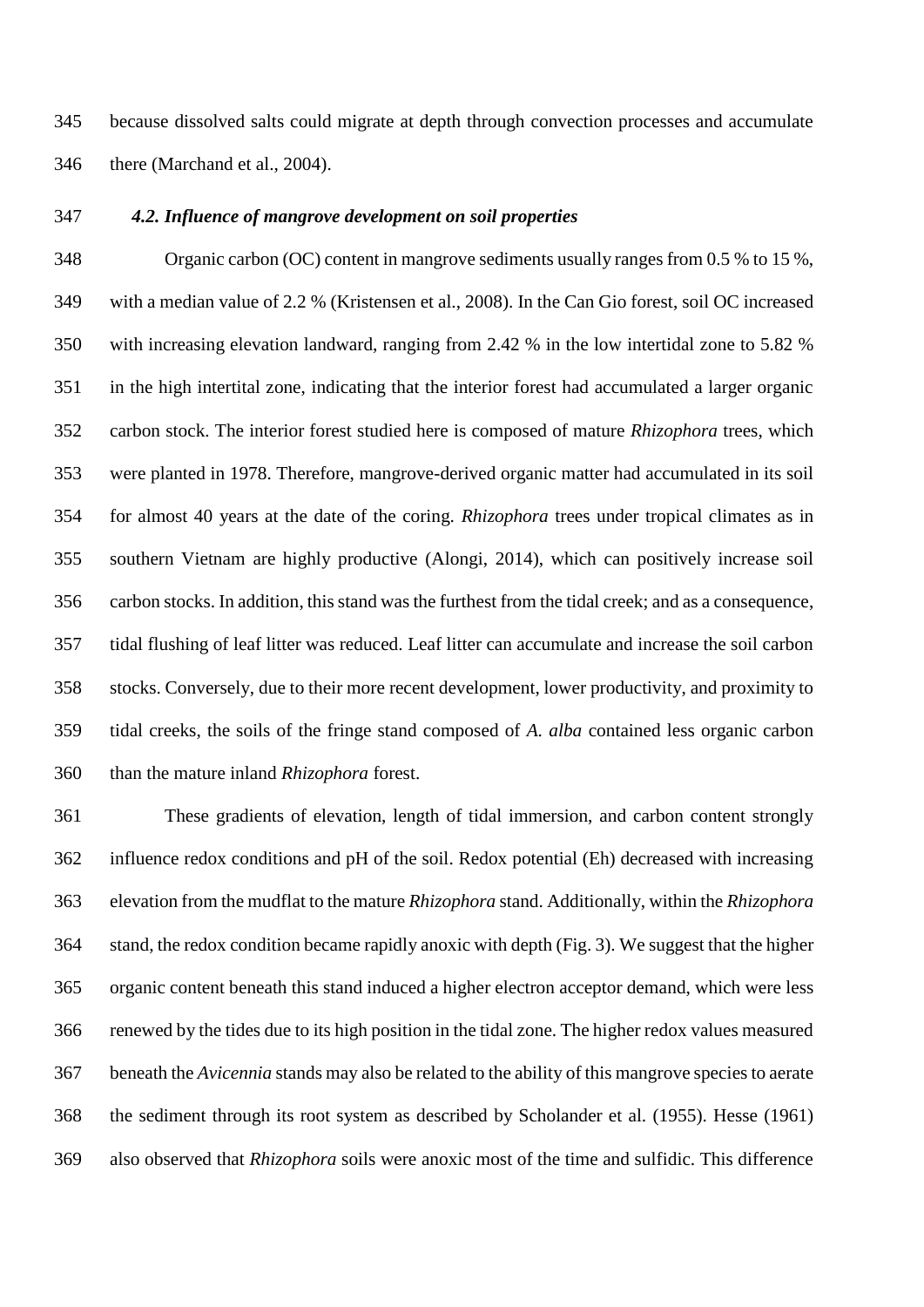between the two species was later confirmed in different countries and was suggested to be related to different organic enrichment of the soil, specific abilities of the root system, and different positions in the tidal zone (Marchand et al., 2004; Marchand et al., 2011; Mckee, 1993). pH values also varied along the elevation gradient of the studied tidal zone, decreasing from 6.8 in the mudflat to 6.2 in the mature *Rhizophora* stand. We suggest that the increased organic content and its decay processes were responsible for this soil acidification. In addition, in anoxic mangrove soils, sulfides minerals could precipitate (Balk et al., 2016), and slight modifications of the redox conditions could induce their oxidation, which could result in soil acidification (Noel et al., 2017; 2014).

# *4.3. Characterization of soil organic matter with depth and along the intertidal elevation gradient*

 In mangrove soils, organic matter is usually a mixture between autochthonous organic matter (leaf litter, roots debris, and microphytobenthos) and allochthonous organic matter derived from marine and/or terrestrial origins (Kristensen et al., 2008). However, in a distinct area, the respective contribution of each source in the carbon pool depends on several parameters, including trees productivity, mangrove position, tidal range, freshwater inputs, 386 position of in the intertidal zone, etc. In the Can Gio mangrove soils,  $\delta^{13}$ C and C/N ratios ranged between -28 ‰ to -31 ‰ and between 12 to 22, respectively, and were consistent with those previously reported (Bouillon et al., 2003; Prasad et al., 2017, Jacotot et al., 2018). However, OM quality differed along the intertidal elevation gradient, with higher C/N ratios and depleted  $390 \delta^{13}$ C values as the elevation increased. These gradients suggested an increased contribution in the upper intertidal zone of mangrove-derived organic matter, characterized by elevated C/N 392 ratios and depleted  $\delta^{13}$ C values (Bosire et al., 2005; Jennerjahn and Ittekkot, 1997; Kristensen et al., 2008; Marchand et al., 2005). These results were consistent with our previous hypothesis of a higher enrichment of the soil resulting from mangrove development and a greater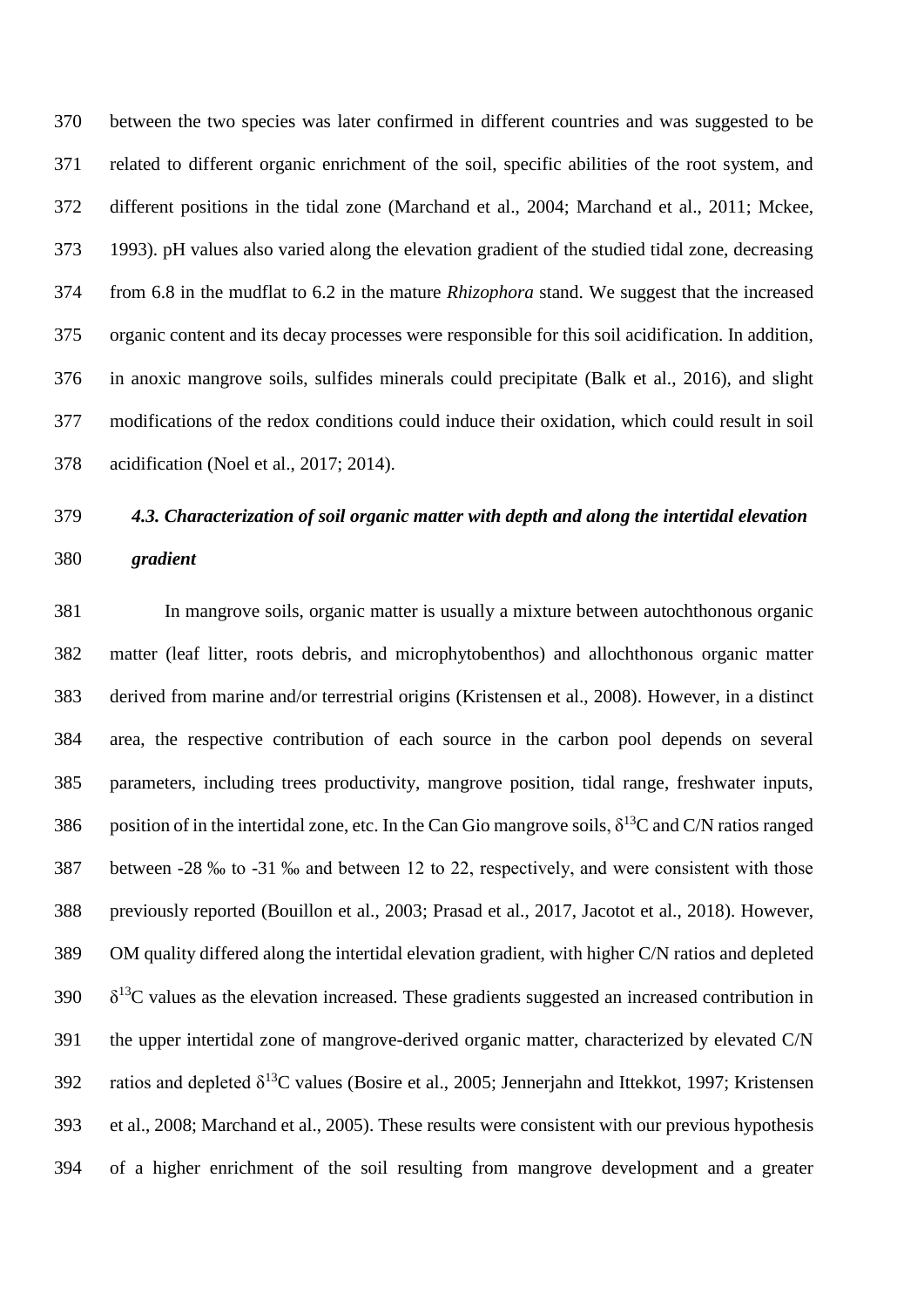contribution of *Rhizophora* leaf litter in the inner forest due to the higher productivity of the stand, the limited tidal export, and the anoxic character of the soils that limits OM decay process and favors its accumulation. Conversely, towards the tidal creek side of the mangrove, the 398 enriched  $\delta^{13}C$  and lower C/N ratios, close to 12, suggested a greater contribution of phytoplankton or phytobenthos and/or more degraded higher plant debris. In a recent study (Vinh et al., 2020), we showed that leaf litter in the *Avicennia* stand was more rapidly decomposed, and that decay rates were even enhanced during the monsoon. Consequently, we suggest that the position of the stand along the intertidal elevation gradient and its species composition influenced the organic matter characteristics of the soil.

 Surprisingly, an organic-rich layer was observed at depth beneath the transitional and the inner forests from 40 to 100 cm depth. In the mangroves of southern Vietnam, MacKenzie 406 et al. (2016) determined an average vertical accretion rate of around  $0.99 \pm 0.09$  cm yr<sup>-1</sup>. This vertical accretion rate was relatively elevated and reflected notably the high sedimentation rate characterizing most Asian estuaries. During the wet season, strong rainfalls induce high erosion rates in the upper watersheds. As a result, high quantity of sediments are transported by the rivers and deposited along the coastlines, notably in mangrove forests. Following the accretion rate determined by MacKenzie et al. (2016), the upper layer observed in this study (from 0 to 40 cm depth) would have started to be deposited 40 years ago, which almost corresponds to the beginning of the reforestation program started in 1978 (Hong and San, 1993). Consequently, 414 we suggest that the upper layer corresponds to the development of the current forest  $(0 - 40)$ 415 cm), and the lower layer (40 – 100 cm) accumulated before mangrove destruction during the Vietnamese war. Interestingly, this buried layer was at least 50 % enriched in carbon compared to the upper layer for the same sediment thickness and was also characterized by higher C/N ratios (9.7 vs. 22.3 and 14.0 vs. 37.1, for the upper and the lower layers, respectively) and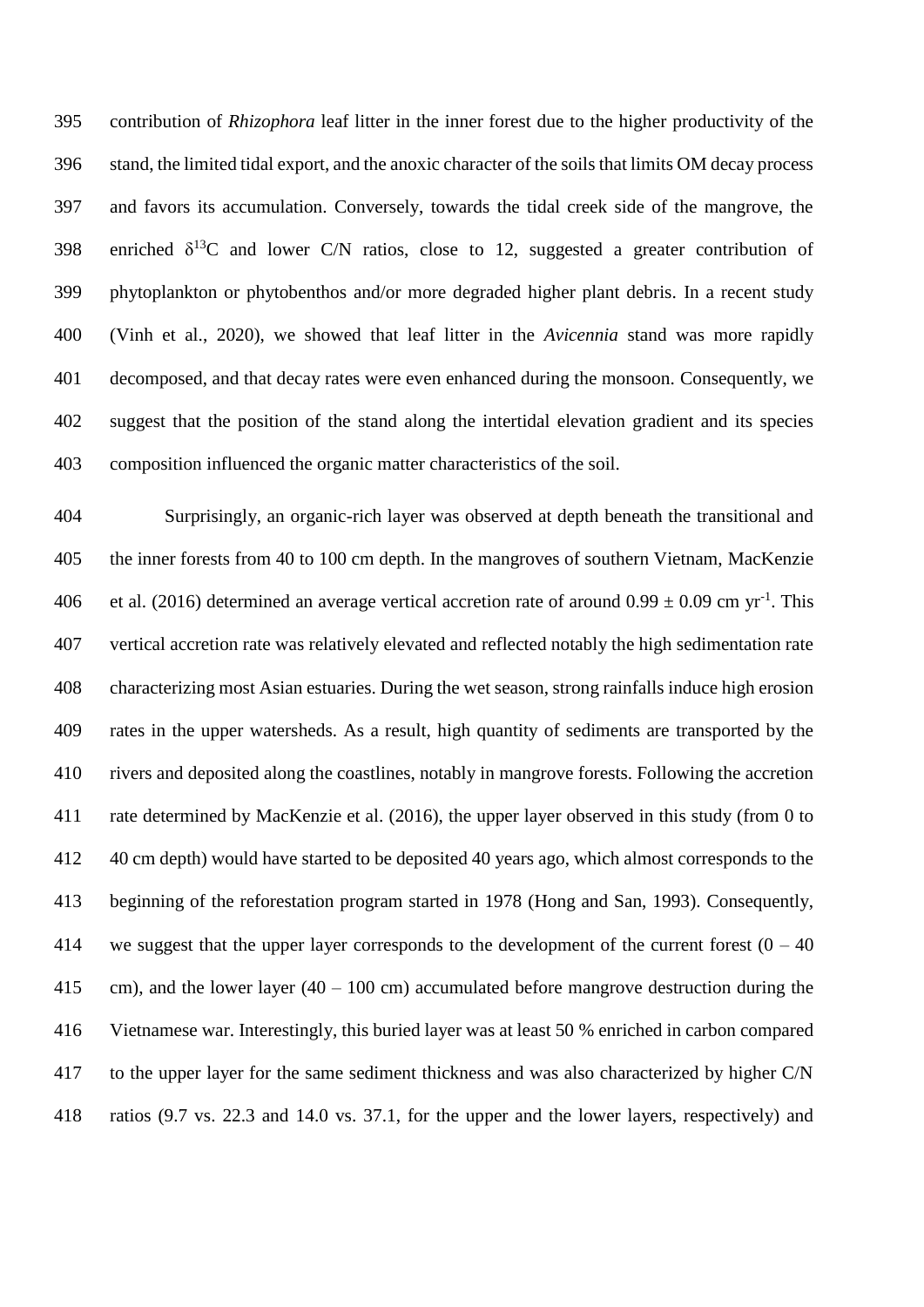419 depleted  $\delta^{13}$ C values (-30.7‰), which suggested that the former forest was more productive and/or accumulated organic carbon during a long period.

#### *4.4. Influence of mangrove development on carbon stocks*

422 Carbon stocks in the above-ground biomass were  $118.8 \pm 9.5$  Mg C ha<sup>-1</sup> for the inner 423 forest, 91.7  $\pm$  29.4 Mg C ha<sup>-1</sup> for the transitional forest, and 23.3  $\pm$  5.1 Mg C ha<sup>-1</sup> in the fringe forest. Differences between stands may be related to the age of the forests, as the inner forest was planted 40 years ago, while the other stands naturally regenerated recently. In addition, *Rhizophora* trees that dominates the inner forest and extends into the transitional forest are generally more productive than *Avicennia* ones (Komiyama et al., 2008) that colonize the fringe forest. Nevertheless, these results were in the range of those previously observed from other 429 studies in Southern Vietnam, with values ranging from 13.4 to 210.7 Mg C ha<sup>-1</sup> (Dung et al., 2016; Tue et al., 2014). However, the above-ground carbon stocks in Can Gio were much lower than those in other mangrove forests. For example, in Malaysia, the above-ground carbon stocks 432 reached 202.9 Mg C ha<sup>-1</sup> (Putz and Chan, 1986). This difference may be explained by the age of the forest, as the forest in Malaysia has developed for 80 years—twice the age of the one in Can Gio, and by silvicultural activities (Vinh et al., 2019).

435 In Can Gio, soil carbon stocks ranged from 150 to 360 Mg C ha<sup>-1</sup>, which was consistent with and even higher than the reported values for other mangrove forests in Vietnam, ranging 437 from 144 to 233 Mg C ha<sup>-1</sup> (Dung et al., 2016; Tue et al., 2014). However, these values were 438 lower than the ones of tropical mangroves that ranged from 337 to 640 Mg C ha<sup>-1</sup> (Adame et al., 2013; Castillo et al., 2017; DelVecchia et al., 2014; Hossain, 2014; Kauffman et al., 2011). We suggest that partial destruction of the mangrove during the Vietnamese War may have prevented organic matter to accumulate for a while and probably allowed the existing material to be eroded by tides and freshwater circulation, explaining these low values for soil carbon stocks. Soil carbon stocks in the mangrove of Can Gio represented between 70 to 86 % of its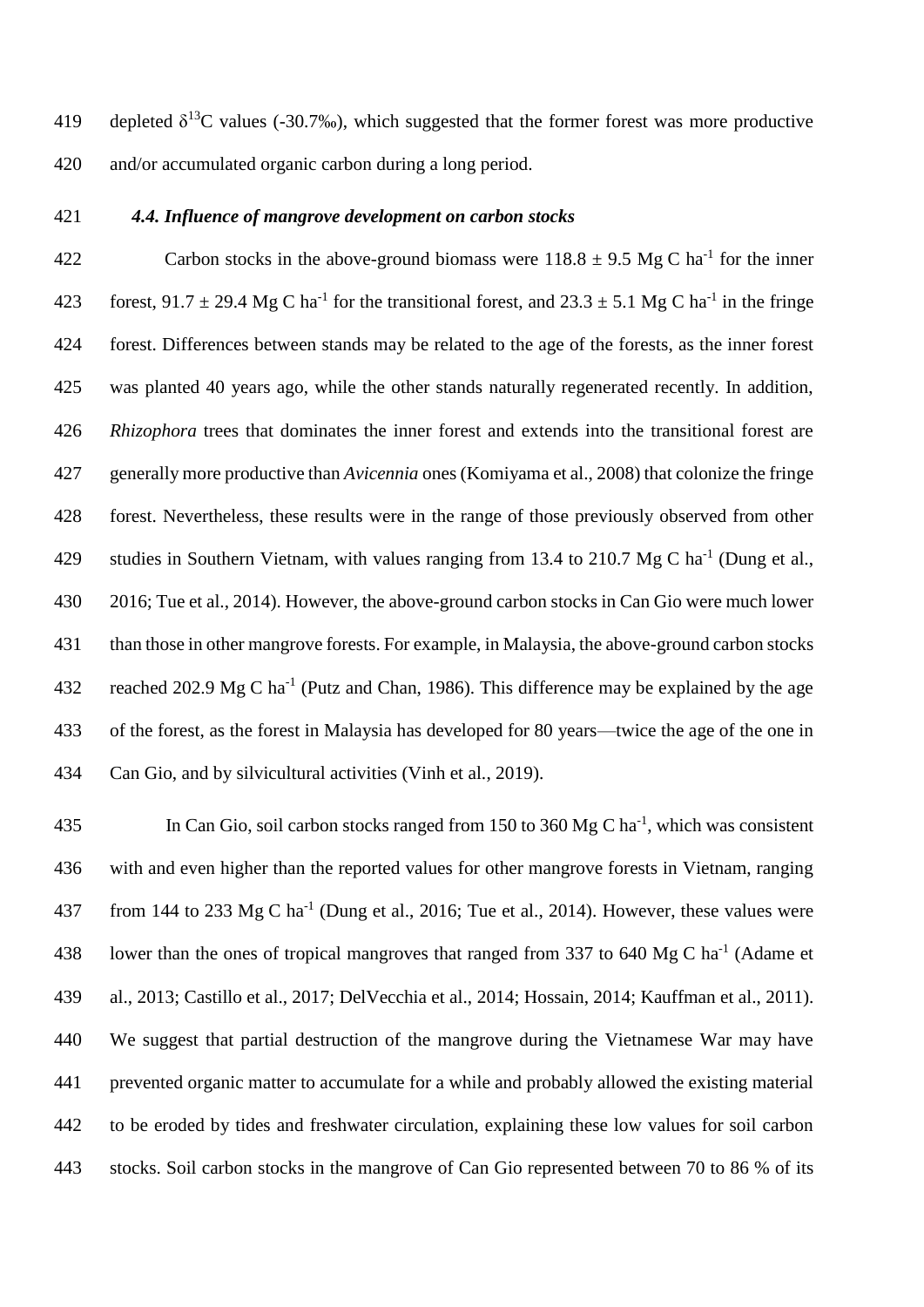total carbon stocks (without the below-ground biomass) and was consistent with other Indo-Pacific mangrove forests (Donato et al., 2011; Kauffman et al., 2011; Liu et al., 2014).

 Recently, some authors suggested that integration depth is of major concern when determining carbon stocks in mangrove forests (Lunstrum and Chen, 2014; Marchand, 2017; Jacotot et al., 2018). In Can Gio, integrating the soil carbon stocks down to one meter takes into account the stocks linked to the development of the current forest, replanted after the Vietnamese war as discussed above, and a part of the stocks that accumulated before the destruction of the forest. When considering only the development of the current forest (i.e., 0 – 452 40 cm, assuming a sedimentation rate of  $0.99 \pm 0.09$  cm yr<sup>-1</sup> as discussed above), soil carbon 453 stocks were much at  $85.7 \pm 33.92$  Mg C ha<sup>-1</sup> in the inner forest. We did not calculate this stock for the other stands considering that it was a natural regeneration that occurred later than the planting and had an OM quality depth profile different from the mature *Rhizophor*a forest. In addition, knowing the age of the forest and the amount of carbon stored in its soil since its development allowed the precise contribution of this forest to the enrichment in soil organic matter to be determined. Doing this, the antecedent carbon stocks (i.e., the stocks that were present before the apparition of the forest) must be determined (Lal, 2005). In our study, the stocks in the mudflat were chosen as a proxy for the antecedent carbon stocks. Therefore, for 461 the last 40 years, the actual forest contributed to an enrichment of 25.26 Mg C ha<sup>-1</sup> in the inner forest. As a result, the carbon burial rate in the mature *Rhizophora* was ~0.6 Mg C ha<sup>-1</sup> yr<sup>-1</sup>, 463 which is lower than the global value of 1.35 Mg C ha<sup>-1</sup> yr<sup>-1</sup> reported by Bouillon et al. (2008). However, our result may be underestimated, considering that the mudflat was probably enriched 465 by mangrove-derived organic matter, as suggested by the depleted  $\delta^{13}$ C values and the high TOC content. Nevertheless, this study demonstrated that increasing mangrove areas by either restoration or expansion is an important way of increasing carbon storage in the coastal ocean, and mangroves must be considered in future climate change mitigation programs.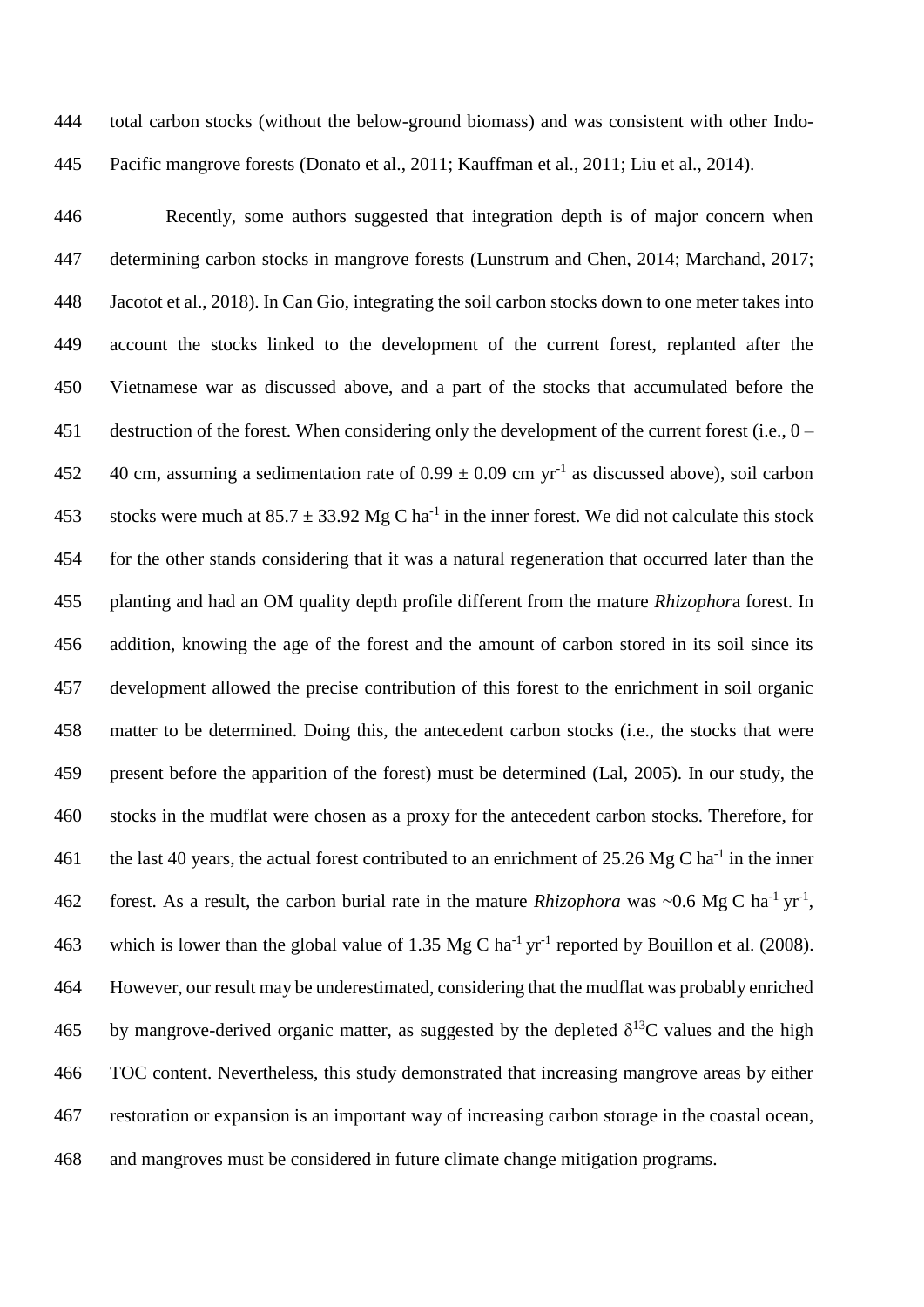#### **5. Conclusions**

 Degraded by the spraying of defoliants during the Vietnam War, mangrove forests in Can Gio Estuary successfully recovered through replantation and natural regeneration. They now store a high amount of carbon both in their biomass and in their soils. Their destruction for 473 infrastructure development along the coastline would result in the loss of an efficient  $CO<sub>2</sub>$  sink.

The main conclusions of this study can be summarized as follow:

475 1. C stocks in the above-ground biomass were significantly different between stands, 476 increasing landward, reaching up to  $118.8 \pm 9.5$  Mg C ha<sup>-1</sup> for the mature *Rhizophora* stand. Differences in carbon stocks in the above-ground biomass between stands were related to different forest ages, mangrove species, and tree densities, the latter being managed by thinning.

 2. The specific zonation, with planted *Rhizophora* trees at the highest elevation in the tidal zone (with a limited pore-water salinity value due to a monsoon-dominated climate), and natural colonization of the river banks by *Avicennia* trees resulted in gradients in the soil physicochemical properties from the mudflat to the inner forest. Due to their more recent development, lower productivity, and proximity to tidal creeks, the soils of the fringe stand composed of *A. alba* contained less organic carbon than the mature inland *Rhizophora* forest. These gradients of elevation and of carbon content strongly influenced the redox conditions and pH in the soil; with both decreasing from the mudflat to the mature *Rhizophora* stand.

487 3. Regarding soil organic matter quality, the  $\delta^{13}$ C and C/N ratio values suggested a higher contribution of mangrove-derived organic matter in the inner forest, most probably because of its age, the high productivity of the stand, and the distance from the tidal creek that limits leaf litter flushing. At depth, beneath the mature *Rhizophora* stand and the transitional 491 forest, an increased organic content combined with depleted  $\delta^{13}$ C values and C/N ratio increase suggested an elevated contribution of vascular plant debris to the soil organic matter pool. We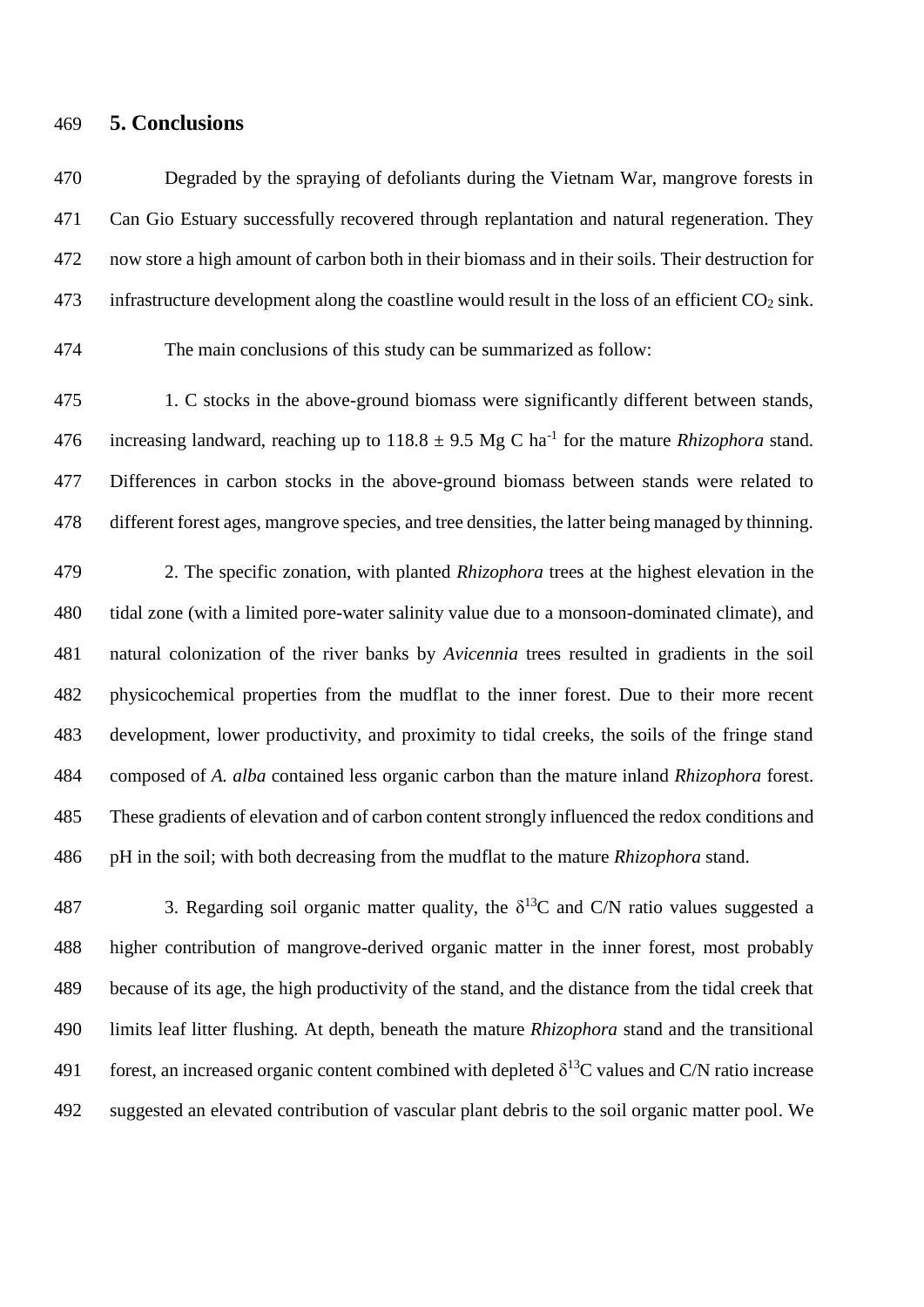suggest that this enrichment reflected the past mangrove forest before its destruction during the war.

 4. Soil carbon stocks in the mature *Rhizophora* forest, down to one meter, represented almost three times the stock in the above-ground biomass. However, when considering only the 497 upper soil, which was related to current forest development as evidenced by  $\delta^{13}$ C values and C/N ratios, stocks in the soil and in the above-ground biomass were similar, and the carbon 499 burial rate was lower than  $1 \text{ Mg C} \text{ ha}^{-1} \text{ yr}^{-1}$ .

 In a future research effort, the net ecosystem productivity of the Can Gio mangrove forest, Southern Vietnam's largest, should be studied, possibly using the eddy-covariance technique. The influence of the monsoon on its productivity should also be considered.

## Acknowledgements

 This study was supported by an ARTS grant from IRD, and by the Air Liquide Foundation. The authors would like to thank Mr. Tran Nhat Toan, Mr. Le Anh Tuan, and Mr. Truong Van Hoang for their valuable assistance during fieldwork. We also thank Leocadie Jamet and Jean-Louis Duprey from the LAMA laboratory for their assistance in the analyses. We also would like to express our gratitude to the authorities of Can Gio District People Committee, CGMBR, Vam Sat Ecological Tourist Centre – Phu Tho Tourist Company who facilitated the collection of field data.

# References

 Adame, M.F., Kauffman, J.B., Medina, I., Gamboa, J.N., Torres, O., Caamal, J.P., Reza, M., Herrera-Silveira, J.A., 2013. Carbon Stocks of Tropical Coastal Wetlands within the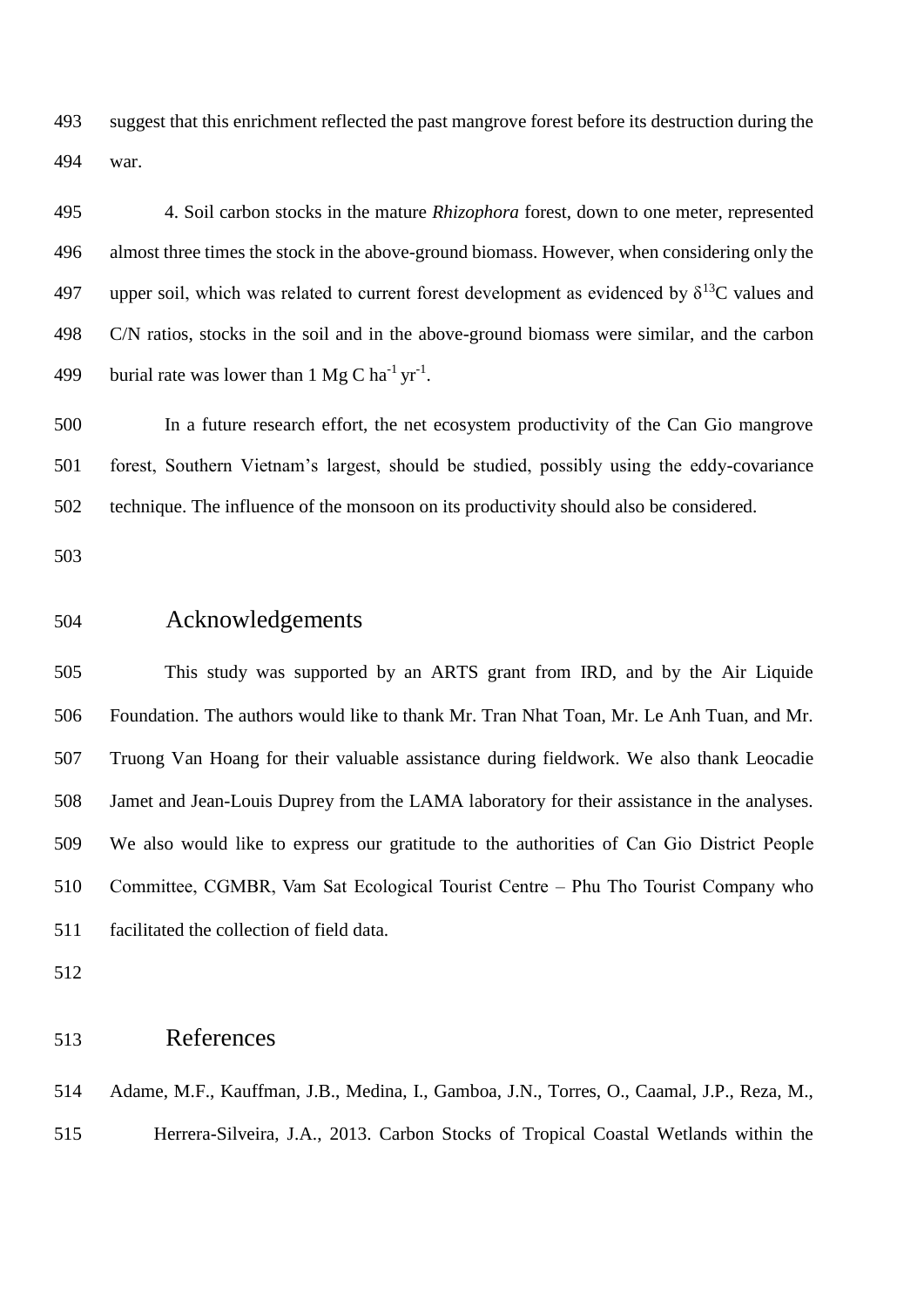- Karstic Landscape of the Mexican Caribbean. PLoS ONE 8, e56569. https://doi.org/10.1371/journal.pone.0056569
- Adame, M.F., Santini, N.S., Tovilla, C., Vázquez-Lule, A., Castro, L., Guevara, M., 2015. Carbon stocks and soil sequestration rates of tropical riverine wetlands. Biogeosciences 12, 3805–3818. https://doi.org/10.5194/bg-12-3805-2015
- Albers, T., Schmitt, K., 2015. Dyke design, floodplain restoration and mangrove co- management as parts of an area coastal protection strategy for the mud coasts of the Mekong Delta, Vietnam. Wetlands ecology and management 23, 991–1004. <https://doi.org/10.1007/s11273-015-9441-3>
- Alongi, D.M., 2014. Carbon Cycling and Storage in Mangrove Forests. Annual Review of Marine Science 6, 195–219. https://doi.org/10.1146/annurev-marine-010213-135020
- Alongi, D.M., 2012. Carbon sequestration in mangrove forests. Carbon Management 3, 313– 322. https://doi.org/10.4155/cmt.12.20
- Alongi, D.M., 2008. Mangrove forests: Resilience, protection from tsunamis, and responses to
- global climate change. Estuarine, Coastal and Shelf Science 76, 1–13. https://doi.org/10.1016/j.ecss.2007.08.024
- Alongi, D.M., Tirendi, F., Clough, B.F., 2000. Below-ground decomposition of organic matter
- in forests of the mangroves Rhizophora stylosa and Avicennia marina along the arid coast
- of Western Australia. Aquatic Botany 68, 97–122. [https://doi.org/10.1016/S0304-](https://doi.org/10.1016/S0304-3770(00)00110-8) [3770\(00\)00110-8](https://doi.org/10.1016/S0304-3770(00)00110-8)
- Andersen, F., Kristensen, E., 1988. Oxygen microgradients in the rhizosphere of the mangrove Avicennia marina. Marine Ecology Progress Series 44, 201–204. https://doi.org/10.3354/meps044201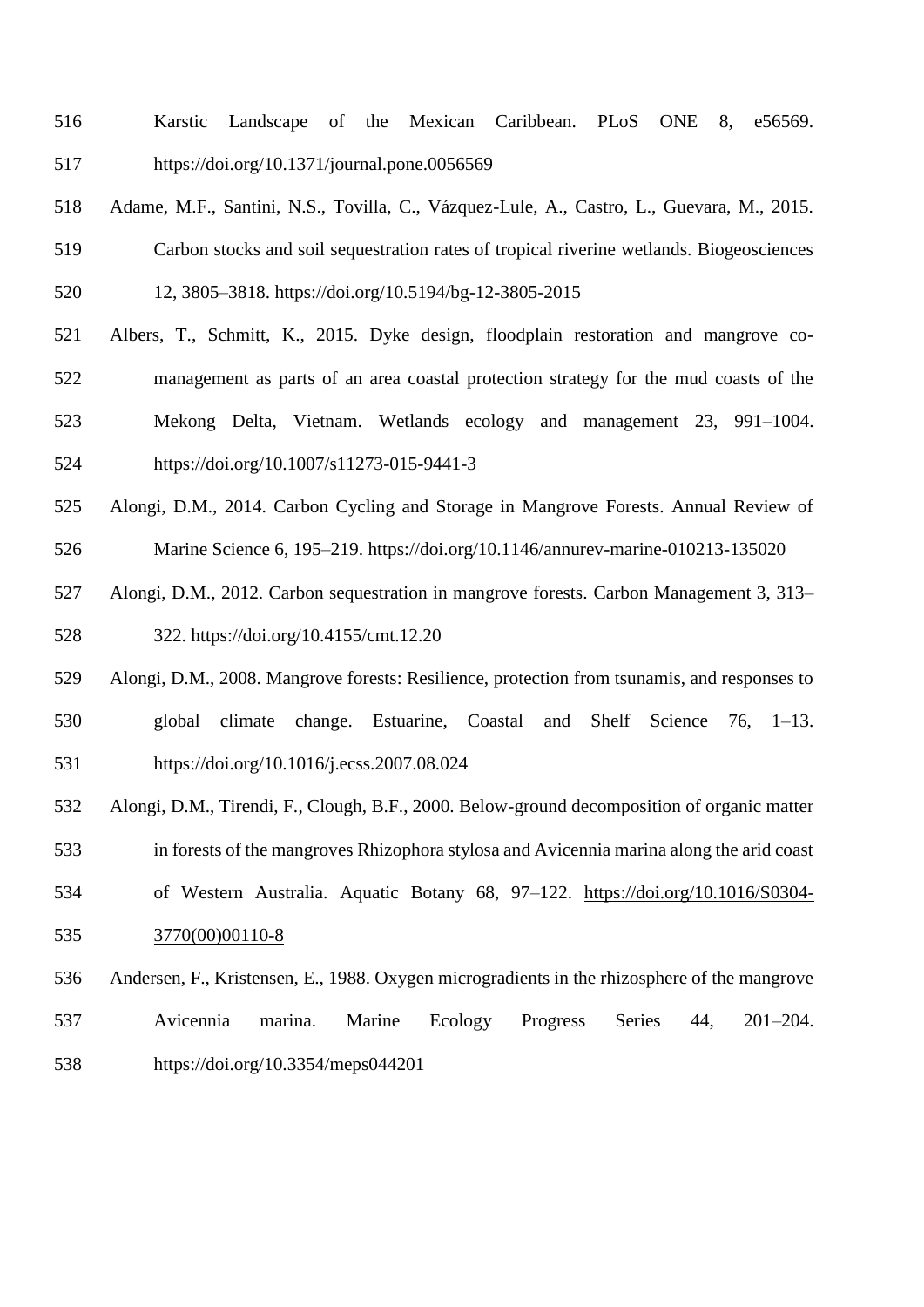- Balk, M., Keuskamp, J.A., Laanbroek, H.J., 2016. Potential for Sulfate Reduction in Mangrove Forest Soils: Comparison between Two Dominant Species of the Americas. Front. Microbiol. 7. https://doi.org/10.3389/fmicb.2016.01855
- Balke, T., Bouma, T.J., Horstman, E.M., Webb, E.L., Erftemeijer, P.L., Herman, P.M., 2011.

 Windows of opportunity: thresholds to mangrove seedling establishment on tidal flats. Marine Ecology Progress Series 440, 1–9.

- Banerjee, L.K., 1993. Influence of salinity on mangrove zonation, in: Towards the Rational Use of High Salinity Tolerant Plants, Tasks for Vegetation Science. Springer, Dordrecht, pp.
- 181–186. https://doi.org/10.1007/978-94-011-1858-3\_19
- Barbier, E.B., 2006. Natural barriers to natural disasters: replanting mangroves after the tsunami. Frontiers in Ecology and the Environment 4, 124–131. https://doi.org/10.1890/1540-9295(2006)004[0124:NBTNDR]2.0.CO;2
- Bosire, J.O., Dahdouh-Guebas, F., Kairo, J.G., Kazungu, J., Dehairs, F., Koedam, N., 2005.
- Litter degradation and CN dynamics in reforested mangrove plantations at Gazi Bay, Kenya. Biological Conservation 126, 287–295.

https://doi.org/10.1016/j.biocon.2005.06.007

- Bouillon, S., Borges, A.V., Castañeda-Moya, E., Diele, K., Dittmar, T., Duke, N.C., Kristensen,
- E., Lee, S.Y., Marchand, C., Middelburg, J.J., others, 2008. Mangrove production and
- carbon sinks: a revision of global budget estimates. Global Biogeochemical Cycles 22.
- <https://doi.org/10.1029/2007GB003052>
- Bouillon, S., Dahdouh-Guebas, F., Rao, A., Koedam, N., Dehairs, F., 2003. Sources of organic
- carbon in mangrove sediments: variability and possible ecological implications.
- Hydrobiologia 495, 33–39. <https://doi.org/10.1023/A:1025411506526>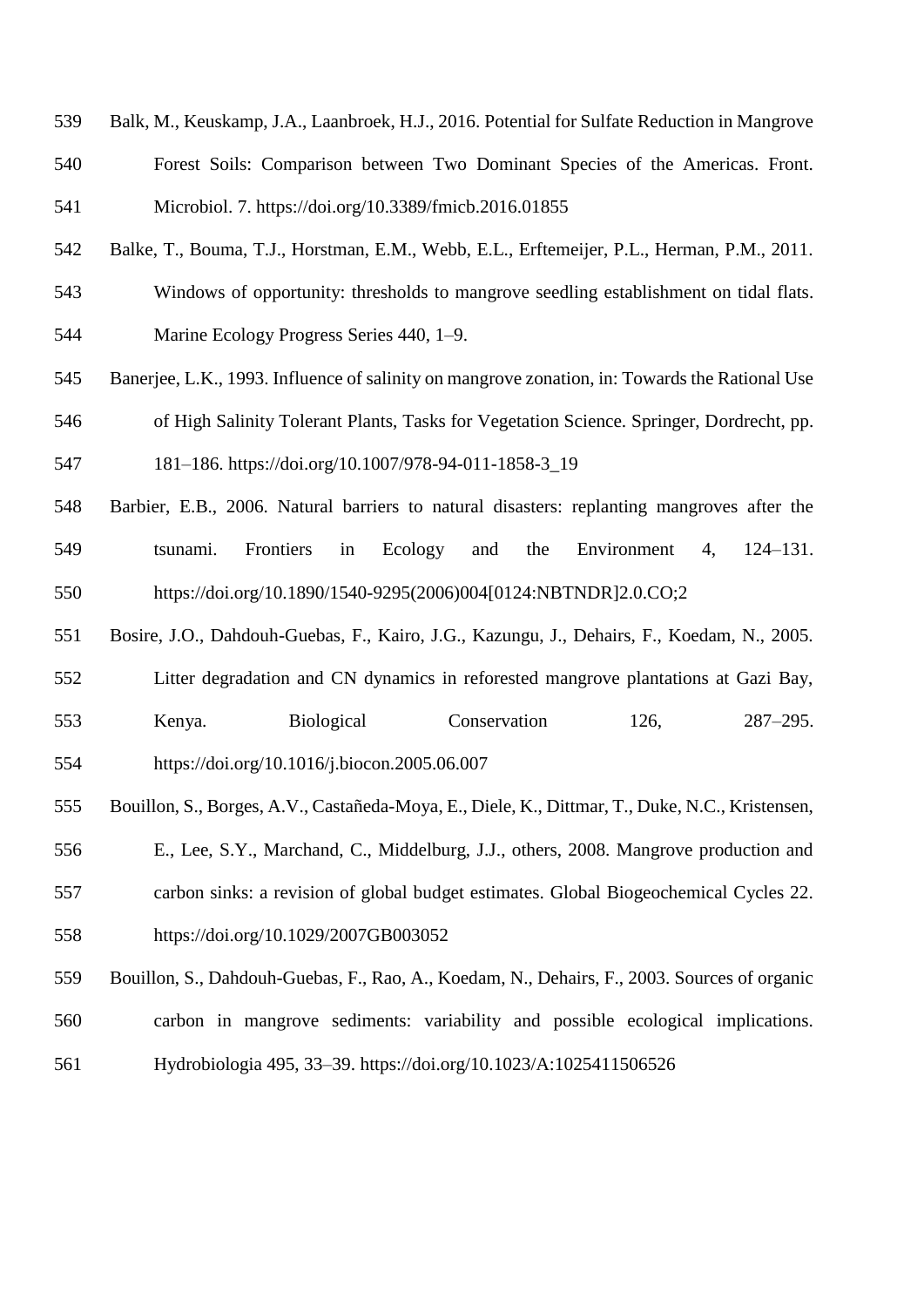- Breithaupt, J.L., Smoak, J.M., Smith, T.J., Sanders, C.J., Hoare, A., 2012. Organic carbon burial rates in mangrove sediments: Strengthening the global budget: Mangrove organic carbon burial rates. Global Biogeochemical Cycles 26. https://doi.org/10.1029/2012GB004375
- Brunt, M.A., Davies, J.E. (Eds.), 1994. The Cayman Islands: Natural History and Biogeography, Monographiae Biologicae. Springer Netherlands.
- Castillo, J.A.A., Apan, A.A., Maraseni, T.N., Salmo, S.G., 2017. Soil C quantities of mangrove forests, their competing land uses, and their spatial distribution in the coast of Honda Bay, Philippines. Geoderma 293, 82–90. https://doi.org/10.1016/j.geoderma.2017.01.025
- Clough, B., 2014. Site Assessment Guidelines for Mangrove Rehabilitation in Bac Lieu Province, Vietnam 41.
- Curran, M., Cole, M., Allaway, W.G., 1986. Root Aeration and Respiration in Young Mangrove Plants (Avicennia marina (Forsk.) Vierh.). J Exp Bot 37, 1225–1233. https://doi.org/10.1093/jxb/37.8.1225
- David, F., C. Marchand, P. Taillardat, N. Thanh Nho, and T. Meziane. (2018a). Nutritional composition of suspended particulate matter in a tropical mangrove creek during a tidal cycle (Can Gio, Vietnam). Estuarine Coastal and Shelf Sciences 200, 126-130.
- <https://doi.org/10.1016/j.ecss.2017.10.017>
- David, F., Meziane, T., Tran-Thi, N.-T., Truong Van, V., Thanh-Nho, N., Taillardat, P.,
- 580 Marchand, C., (2018b). Carbon biogeochemistry and  $CO<sub>2</sub>$  emissions in a human impacted
- and mangrove dominated tropical estuary (Can Gio, Vietnam). Biogeochemistry 1–15.
- <https://doi.org/10.1007/s10533-018-0444-z>
- David, F., C. Marchand, N. Thanh-Nho, P. Taillardat, and T. Meziane. (2019). Trophic relationships and basal resources utilization in the Can Gio Mangrove Biosphere Reserve (Southern Vietnam). Journal of Sea Research 145, 35–43.
- <https://doi.org/10.1016/j.seares.2018.12.006>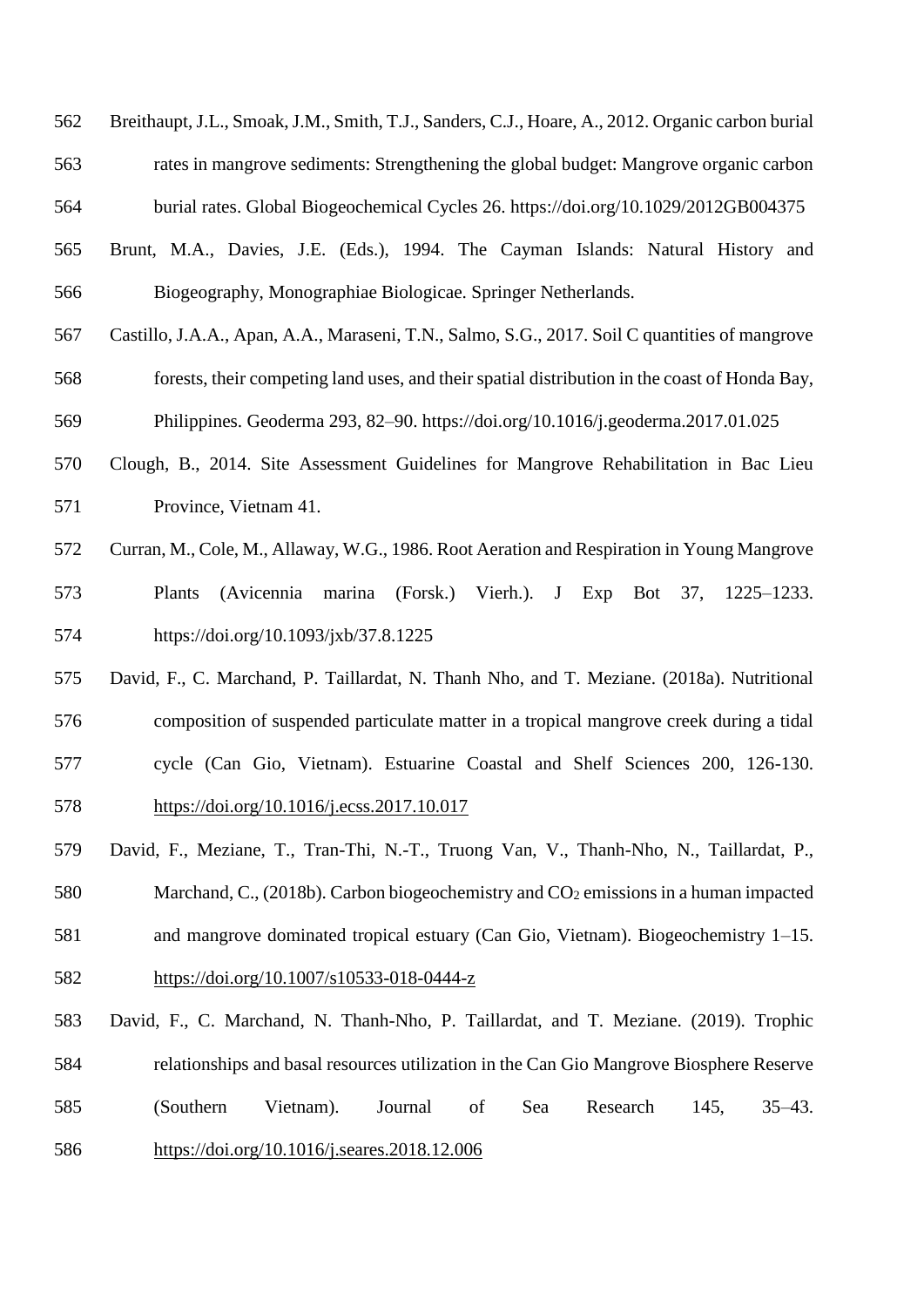- DelVecchia, A.G., Bruno, J.F., Benninger, L., Alperin, M., Banerjee, O., Morales, J. de D.,
- 2014. Organic carbon inventories in natural and restored Ecuadorian mangrove forests. PeerJ 2, e388. https://doi.org/10.7717/peerj.388
- Donato, D.C., Kauffman, J.B., Murdiyarso, D., Kurnianto, S., Stidham, M., Kanninen, M.,
- 2011. Mangroves among the most carbon-rich forests in the tropics. Nature Geoscience
- 4, 293–297. https://doi.org/10.1038/ngeo1123
- Dung, L.V., Tue, N.T., Nhuan, M.T., Omori, K., 2016. Carbon storage in a restored mangrove
- forest in Can Gio Mangrove Forest Park, Mekong Delta, Vietnam. Forest Ecology and
- Management 380, 31–40. <https://doi.org/10.1016/j.foreco.2016.08.032>
- Ellison, J.C., 1999. Impacts of sediment burial on mangroves. Marine Pollution Bulletin 37,
- 420–426. [https://doi.org/10.1016/S0025-326X\(98\)00122-2](https://doi.org/10.1016/S0025-326X(98)00122-2)
- English, S.S., Wilkinson, C.C., Baker, V.V., 1997. Survey manual for tropical marine resources. Australian Institute of Marine Science.
- Fromard, F., Puig, H., Mougin, E., Marty, G., Betoulle, J.L., Cadamuro, L., 1998. Structure, above-ground biomass and dynamics of mangrove ecosystems: new data from French
- Guiana. Oecologia 115, 39–53. <https://doi.org/10.1007/s004420050489>
- Giri, C., Ochieng, E., Tieszen, L.L., Zhu, Z., Singh, A., Loveland, T., Masek, J., Duke, N.,
- 2011. Status and distribution of mangrove forests of the world using earth observation
- satellite data. Global Ecology and Biogeography 20, 154–159. https://doi.org/10.1111/j.1466-8238.2010.00584.x
- Hawkins, S., Robertson, S., Thu Thuy, P., Xuan To, P., McNally, R., Van Cuong, C., Dart, P.,
- Xuan Phuong, P., Brown, S., Vu, N., 2010. Roots in the water: legal frameworks for mangrove PES in Vietnam.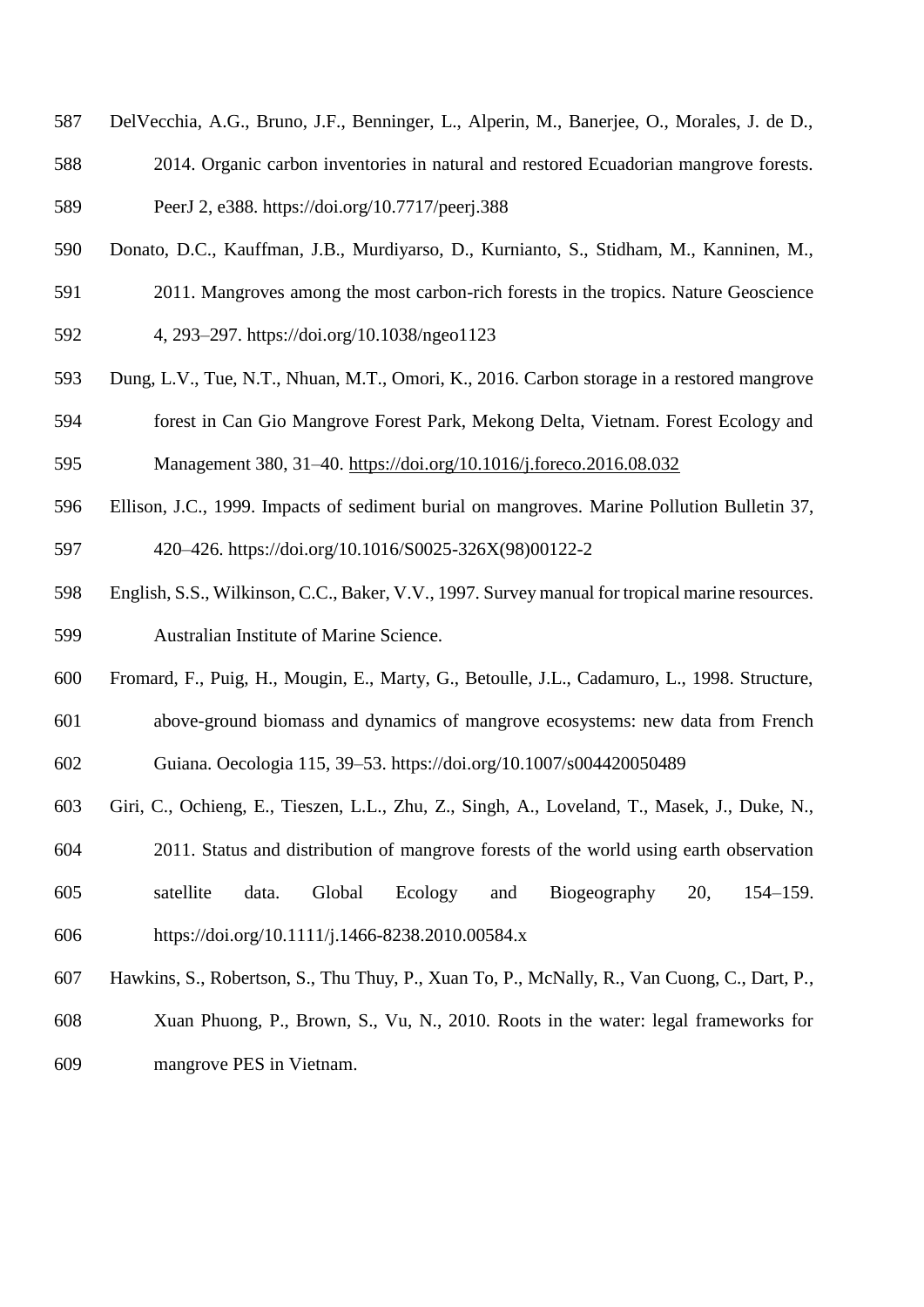- Hesse, P.R., 1961. Some differences between the soils of *Rhizophora* and *Avicennia* mangrove
- swamps in Sierra Leone. Plant and Soil 14, 335–346. https://doi.org/10.1007/BF01666292
- Hiraishi, T., Krug, T., Tanabe, K., Srivastava, N., Baasansuren, J., Fukuda, M., Troxler, T.G.,
- 2014. 2013 supplement to the 2006 IPCC guidelines for national greenhouse gas inventories: Wetlands. IPCC, Switzerland.
- Hong, P.N., San, H.T., 1993. Mangroves of Vietnam. Iucn.
- Hossain, M., 2014. Carbon pools and fluxes in Bruguiera parviflora dominated naturally
- growing mangrove forest of Peninsular Malaysia. Wetlands Ecol Manage 22, 15–23.
- https://doi.org/10.1007/s11273-013-9318-2.
- Jacotot, A., Marchand, C., Rosenheim, B. E., Domack E., Allenbach, M., 2018. Mangrove
- soil carbon stocks along an elevation gradient: influence of the late Holocene marine
- regression (New Caledonia). Marine Geology 404, 60670.
- Jennerjahn, T.C., Ittekkot, V., 1997. Organic matter in sediments in the mangrove areas and adjacent continental margins of Brazil. 1. Amino acids and hexosamines. Oceanolica Acta 20, 359–369.
- Kathiresan, K., 2003. How do mangrove forests induce sedimentation? Revista de Biología Tropical 51, 355–360.
- Kauffman, J.B., Donato, D., 2012. Protocols for the measurement, monitoring and reporting of structure, biomass and carbon stocks in mangrove forests. Center for International Forestry Research (CIFOR), Bogor, Indonesia.
- Kauffman, J.B., Heider, C., Cole, T.G., Dwire, K.A., Donato, D.C., 2011. Ecosystem Carbon Stocks of Micronesian Mangrove Forests. Wetlands 31, 343–352. https://doi.org/10.1007/s13157-011-0148-9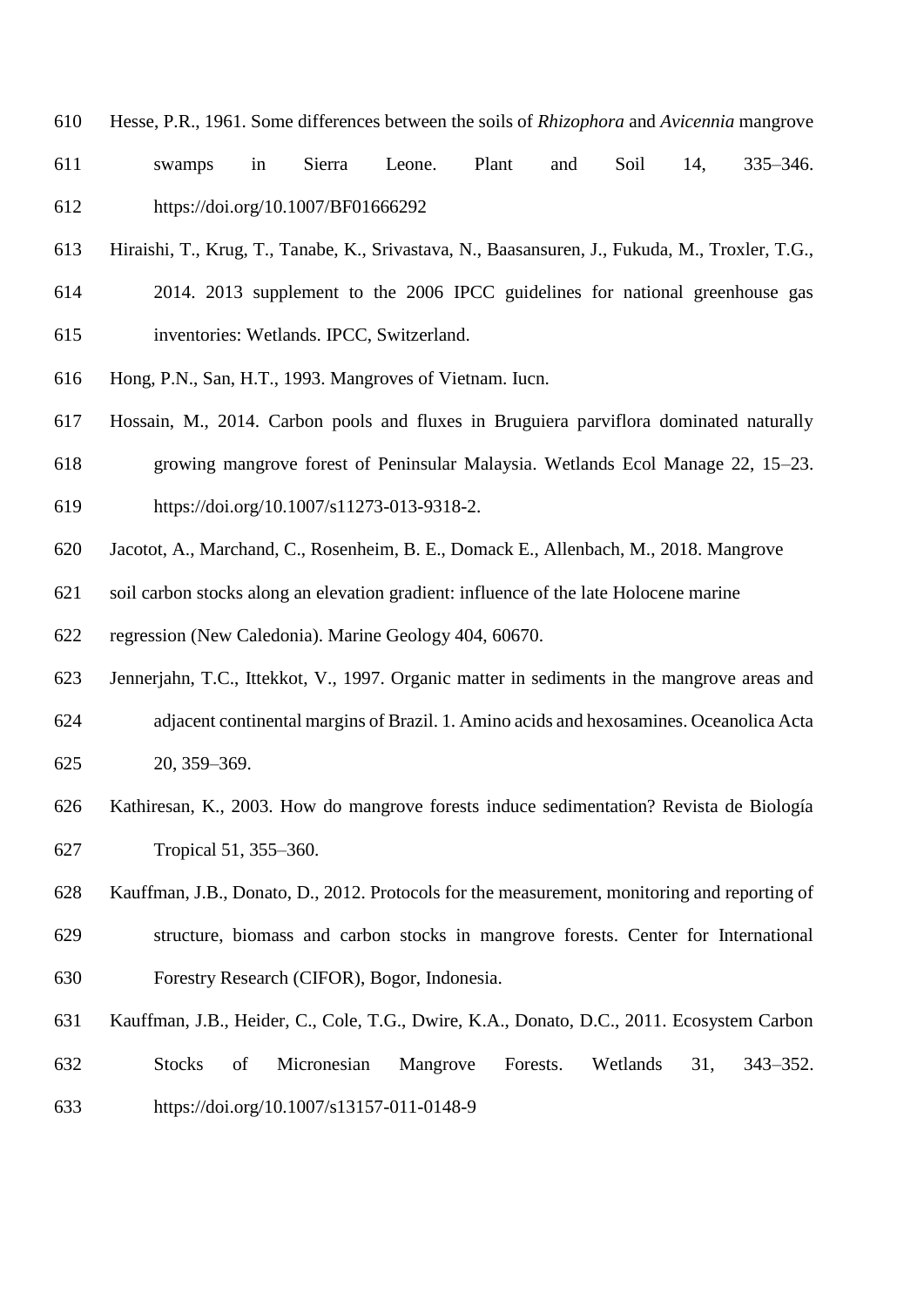- Kendall, C.G.S.C., Skipwith, P.A. d. E., 1969. Geomorphology of a Recent Shallow-Water Carbonate Province: Khor Al Bazam, Trucial Coast, Southwest Persian Gulf. GSA Bulletin 80, 865–892. https://doi.org/10.1130/0016- 7606(1969)80[865:GOARSC]2.0.CO;2
- Khan, M.A., Aziz, I., 2001. Salinity tolerance in some mangrove species from Pakistan. Wetlands Ecology and Management 9, 229–233. <https://doi.org/10.1023/A:1011112908069>
- Komiyama, A., Ong, J.E., Poungparn, S., 2008. Allometry, biomass, and productivity of mangrove forests: A review. Aquatic Botany 89, 128–137. https://doi.org/10.1016/j.aquabot.2007.12.006
- Komiyama, A., Poungparn, S., Kato, S., 2005. Common allometric equations for estimating the tree weight of mangroves. Journal of Tropical Ecology 21, 471–477. https://doi.org/10.1017/S0266467405002476
- Kristensen, E., Bouillon, S., Dittmar, T., Marchand, C., 2008. Organic carbon dynamics in mangrove ecosystems: A review. Aquatic Botany, Mangrove Ecology – Applications in Forestry and Costal Zone Management 89, 201–219. https://doi.org/10.1016/j.aquabot.2007.12.005
- Lacerda, L.D., Ittekkot, V., Patchineelam, S.R., 1995. Biogeochemistry of Mangrove Soil Organic Matter: a Comparison BetweenRhizophoraandAvicenniaSoils in South-eastern Brazil. Estuarine, Coastal and Shelf Science 40, 713–720. <https://doi.org/10.1006/ecss.1995.0048>
- Lal, R., 2005. Forest soils and carbon sequestration. Forest Ecology and Management, Forest Soils Research: Theory, Reality and its Role in TechnologY 220, 242–258. https://doi.org/10.1016/j.foreco.2005.08.015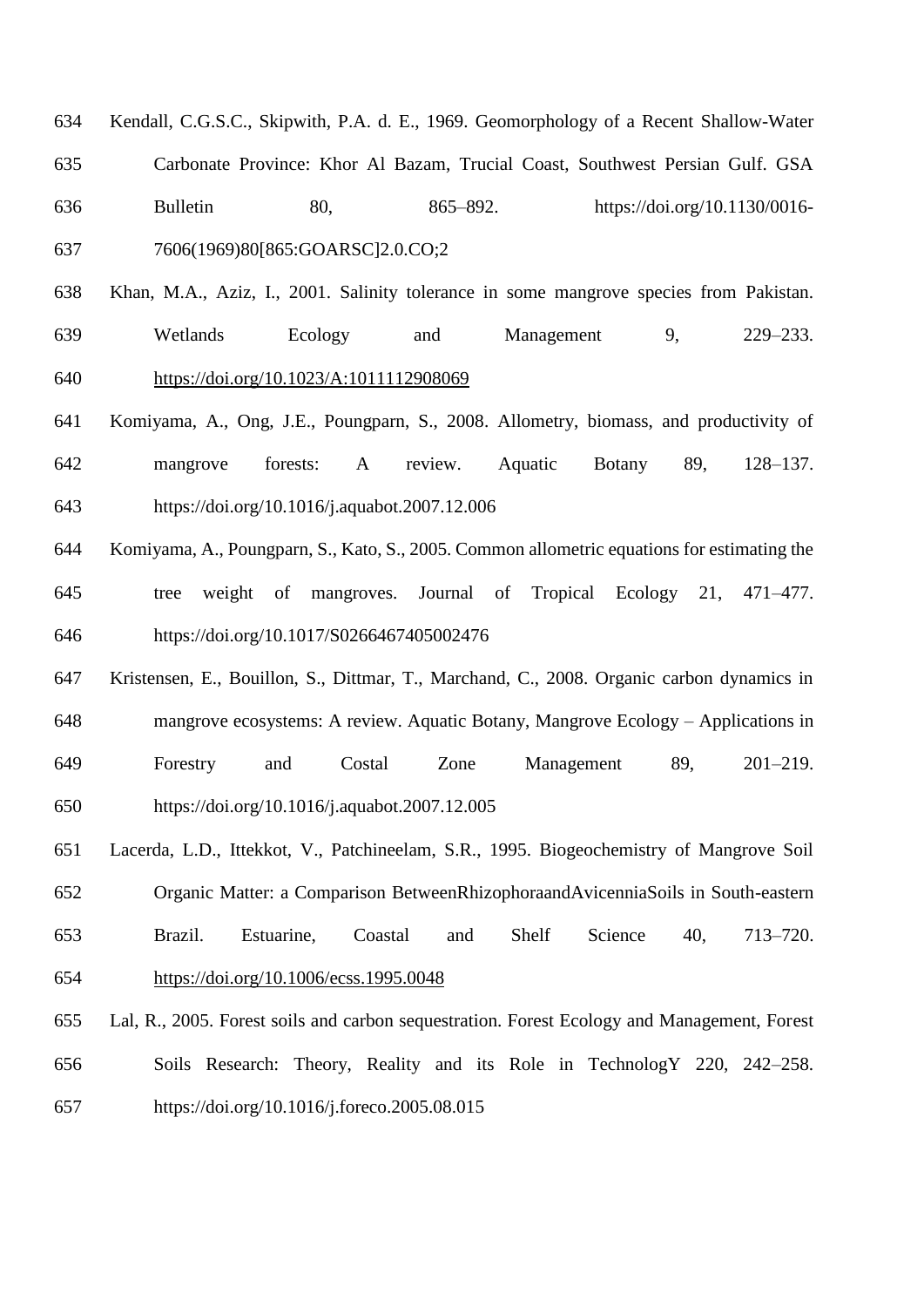- Lamb, A.L., Wilson, G.P., Leng, M.J., 2006. A review of coastal palaeoclimate and relative sea-level reconstructions using δ13C and C/N ratios in organic material. Earth-Science Reviews 75, 29–57. https://doi.org/10.1016/j.earscirev.2005.10.003
- Leopold, A., Marchand, C., Deborde, J., Chaduteau, C., Allenbach, M., 2013. Influence of mangrove zonation on CO 2 fluxes at the sediment–air interface (New Caledonia). Geoderma 202, 62–70. <https://doi.org/10.1016/j.geoderma.2013.03.008>
- Liu, H., Ren, H., Hui, D., Wang, W., Liao, B., Cao, Q., 2014. Carbon stocks and potential carbon storage in the mangrove forests of China. Journal of Environmental Management
- 133, 86–93. https://doi.org/10.1016/j.jenvman.2013.11.037
- Lunstrum, A., Chen, L., 2014. Soil carbon stocks and accumulation in young mangrove forests. Soil Biology and Biochemistry 75, 223–232. https://doi.org/10.1016/j.soilbio.2014.04.008
- Luong, N.V., Tateishi, R., Hoan, N.T., 2015. Analysis of an impact of succession in mangrove forest association using remote sensing and GIS technology. Journal of Geography and Geology 7, 106. https://doi.org[/10.5539/jgg.v7n1p106](https://doi.org/10.5539/jgg.v7n1p106)
- MacKenzie, R.A., Foulk, P.B., Klump, J.V., Weckerly, K., Purbospito, J., Murdiyarso, D.,
- Donato, D.C., Nam, V.N., 2016. Sedimentation and belowground carbon accumulation
- rates in mangrove forests that differ in diversity and land use: a tale of two mangroves.
- Wetlands ecology and management 24, 245–261. [https://doi.org/10.1007/s11273-016-](https://doi.org/10.1007/s11273-016-9481-3) [9481-3](https://doi.org/10.1007/s11273-016-9481-3)
- Marchand, C., 2017. Soil carbon stocks and burial rates along a mangrove forest chronosequence (French Guiana). Forest Ecology and Management 384, 92–99. https://doi.org/10.1016/j.foreco.2016.10.030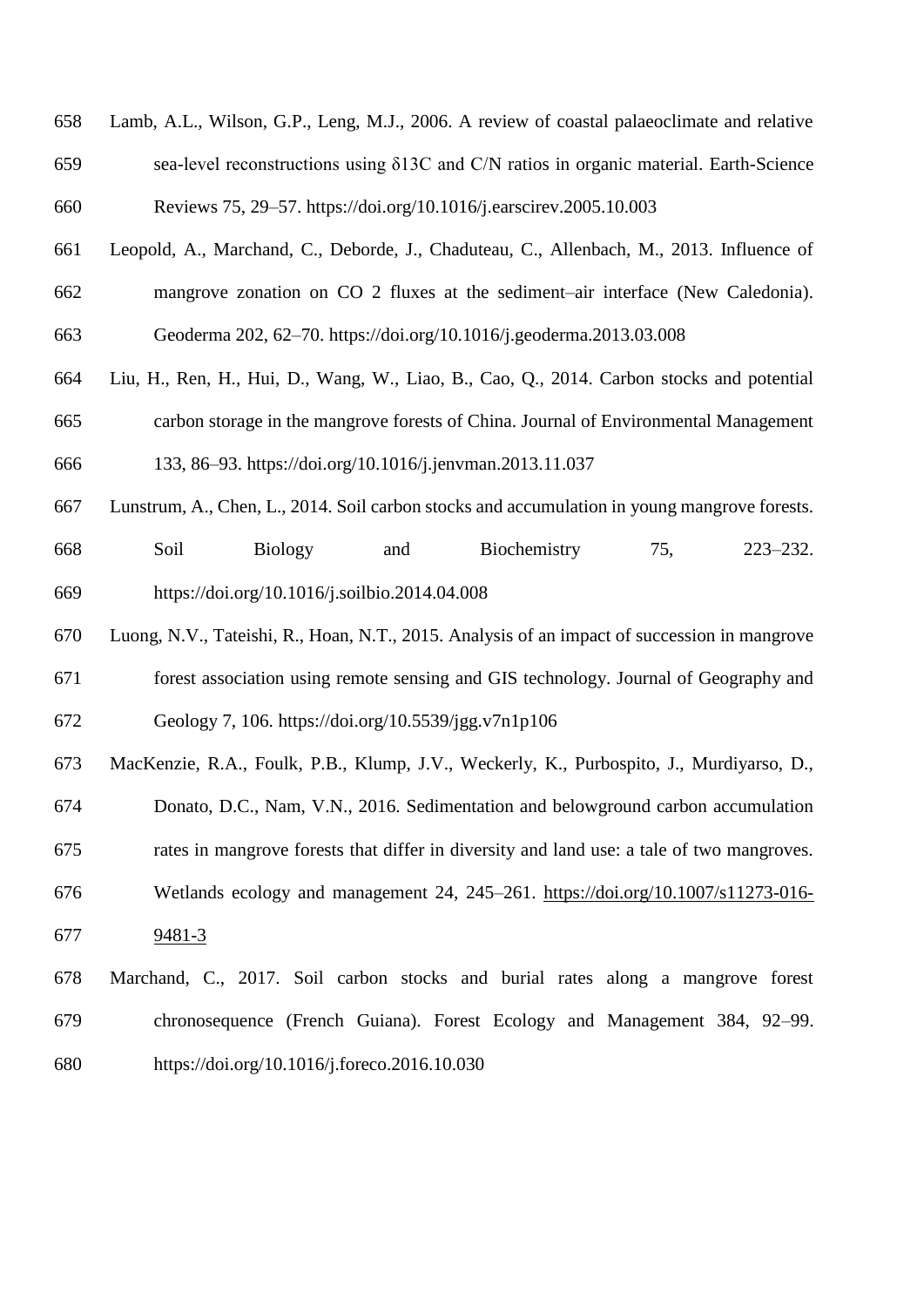Marchand, C., Allenbach, M., Lallier-Vergès, E., 2011. Relationships between heavy metals distribution and organic matter cycling in mangrove sediments (Conception Bay, New Caledonia). Geoderma 160, 444–456. https://doi.org/10.1016/j.geoderma.2010.10.015

- Marchand, C., Baltzer, F., Lallier-Vergès, E., Albéric, P., 2004. Pore-water chemistry in mangrove sediments: relationship with species composition and developmental stages (French Guiana). Marine Geology 208, 361–381. https://doi.org/10.1016/j.margeo.2004.04.015
- Marchand, C., Disnar, J.-R., Lallier-Vergès, E., Lottier, N., 2005. Early diagenesis of carbohydrates and lignin in mangrove sediments subject to variable redox conditions (French Guiana). Geochimica et Cosmochimica Acta 69, 131–142. https://doi.org/10.1016/j.gca.2004.06.016
- Marchand, C., Fernandez, J.-M., Moreton, B., Landi, L., Lallier-Vergès, E., Baltzer, F., 2012. The partitioning of transitional metals (Fe, Mn, Ni, Cr) in mangrove sediments downstream of a ferralitized ultramafic watershed (New Caledonia). Chemical Geology 300–301, 70–80. https://doi.org/10.1016/j.chemgeo.2012.01.018
- McKee, K.L., 1993. Soil physicochemical patterns and mangrove species distribution– reciprocal effects. Journal of ecology 477–487. http://dx.doi.org/10.2307/2261526
- McKee, K.L., Mendelssohn, I.A., 1987. Root metabolism in the black mangrove (Avicennia germinans (L.) L): Response to hypoxia. Environmental and Experimental Botany 27, 147–156. https://doi.org/10.1016/0098-8472(87)90065-7
- Mizanur Rahman, M., Nabiul Islam Khan, M., Fazlul Hoque, A.K., Ahmed, I., 2015. Carbon stock in the Sundarbans mangrove forest: spatial variations in vegetation types and salinity zones. Wetlands Ecology and Management 23, 269–283. https://doi.org/10.1007/s11273-014-9379-x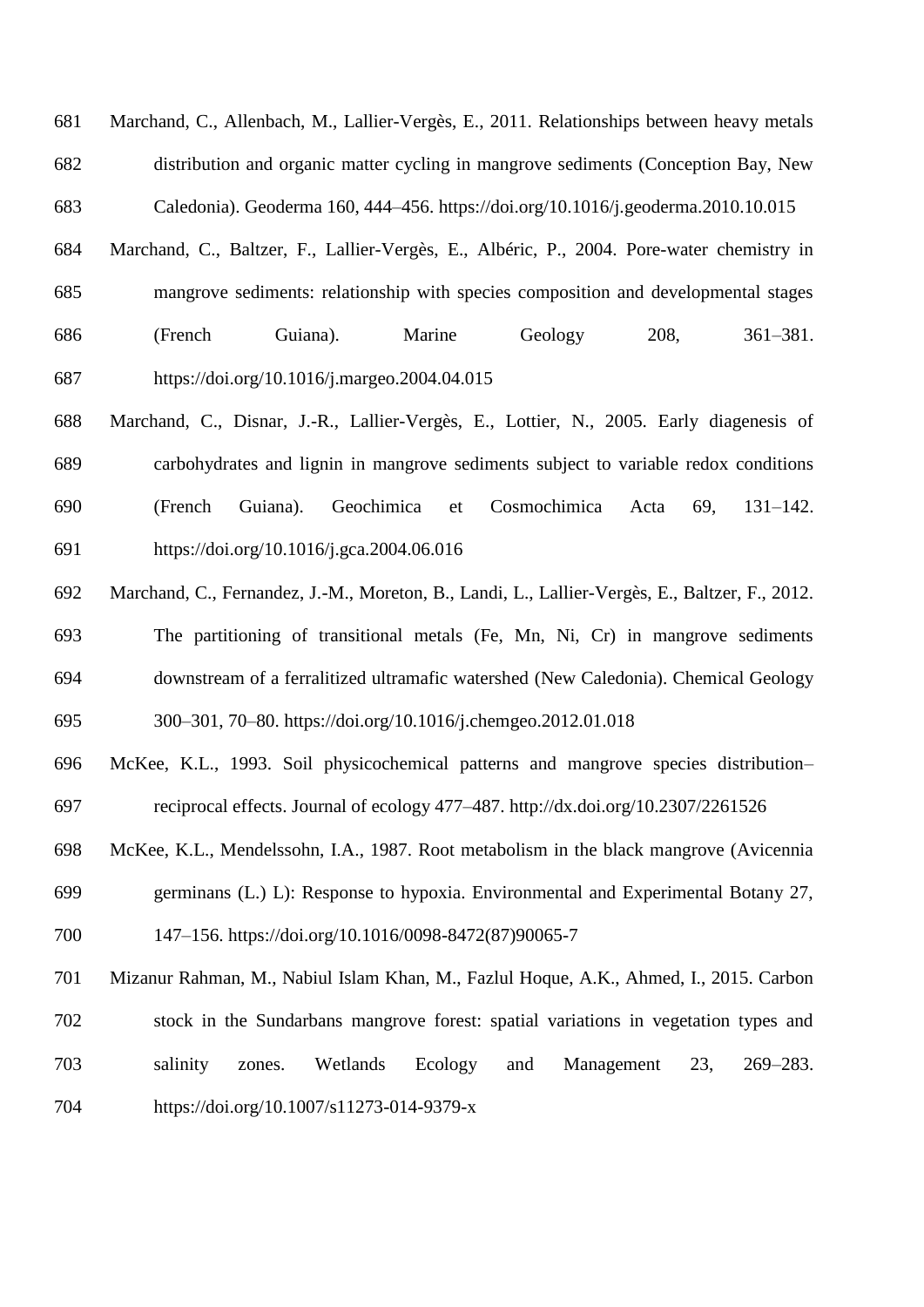Mukherjee, N., Sutherland, W.J., Dicks, L., Hugé, J., Koedam, N., Dahdouh-Guebas, F., 2014.

Ecosystem Service Valuations of Mangrove Ecosystems to Inform Decision Making and

Future Valuation Exercises. PLoS One 9. https://doi.org/10.1371/journal.pone.0107706

- Mumby, P.J., Edwards, A.J., Arias-González, J.E., Lindeman, K.C., Blackwell, P.G., Gall, A.,
- Gorczynska, M.I., Harborne, A.R., Pescod, C.L., Renken, H., 2004. Mangroves enhance
- the biomass of coral reef fish communities in the Caribbean. Nature 427, 533–536.

<https://doi.org/10.1038/nature02286>

- Nagelkerken, I., Blaber, S.J.M., Bouillon, S., Green, P., Haywood, M., Kirton, L.G., Meynecke,
- J.-O., Pawlik, J., Penrose, H.M., Sasekumar, A., Somerfield, P.J., 2008. The habitat
- function of mangroves for terrestrial and marine fauna: A review. Aquatic Botany,
- Mangrove Ecology Applications in Forestry and Costal Zone Management 89, 155–
- 185. https://doi.org/10.1016/j.aquabot.2007.12.007
- Naidoo, G., Naidoo, K., 2017. Are pioneer mangroves more vulnerable to oil pollution than later successional species? Mar. Pollut. Bull. 121, 135–142. https://doi.org/10.1016/j.marpolbul.2017.05.067
- Nam, V.N., Sasmito, S.D., Murdiyarso, D., Purbopuspito, J., MacKenzie, R.A., 2016. Carbon stocks in artificially and naturally regenerated mangrove ecosystems in the Mekong Delta. Wetlands ecology and management 24, 231–244. [https://doi.org/10.1007/s11273-](https://doi.org/10.1007/s11273-015-9479-2) [015-9479-2](https://doi.org/10.1007/s11273-015-9479-2)
- Noël, V., Juillot, F., Morin, G., Marchand, C., Ona-Nguema, G., Viollier, E., Prévot, F., Dublet, G., Maillot, F., Delbes, L., Marakovic, G., Bargar, J.R., Brown, G.E., 2017. Oxidation of Ni-Rich Mangrove Sediments after Isolation from the Sea (Dumbea Bay, New Caledonia): Fe and Ni Behavior and Environmental Implications. ACS Earth and Space
- Chemistry 1, 455–464. https://doi.org/10.1021/acsearthspacechem.7b00005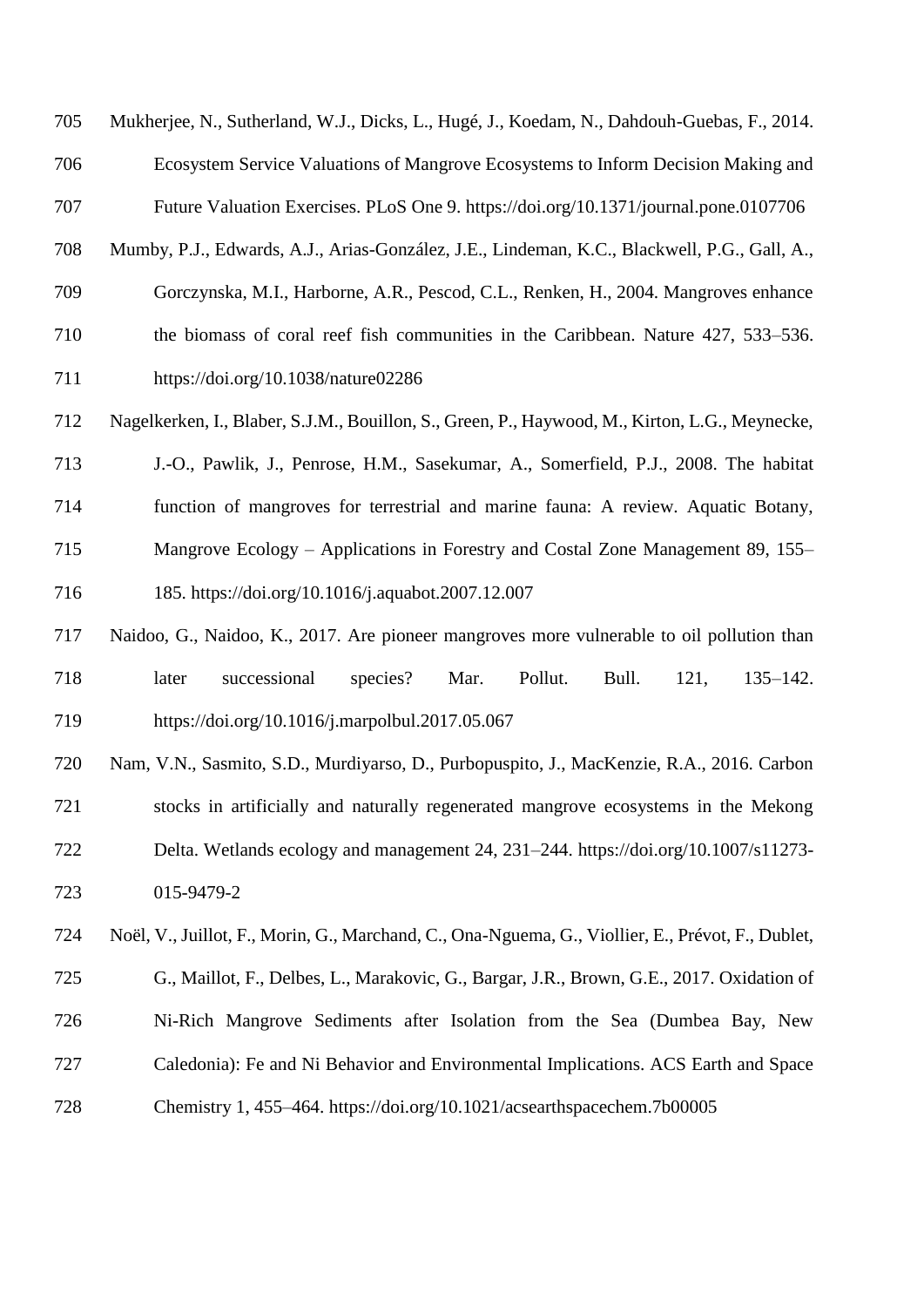- Noël, V., Marchand, C., Juillot, F., Ona-Nguema, G., Viollier, E., Marakovic, G., Olivi, L.,
- Delbes, L., Gelebart, F., Morin, G., 2014. EXAFS analysis of iron cycling in mangrove
- sediments downstream a lateritized ultramafic watershed (Vavouto Bay, New Caledonia).
- Geochimica et Cosmochimica Acta 136, 211–228. https://doi.org/10.1016/j.gca.2014.03.019
- Pissierssens, P., 2002. Manual on Sea Level Measurement and Interpretation. UNESCO.
- Prasad, M.B.K., Kumar, A., Ramanathan, A.L., Datta, D.K., 2017. Sources and dynamics of sedimentary organic matter in Sundarban mangrove estuary from Indo-Gangetic delta. Ecological Processes 6. https://doi.org/10.1186/s13717-017-0076-6
- Proisy, C., Gratiot, N., Anthony, E.J., Gardel, A., Fromard, F., Heuret, P., 2009. Mud bank
- colonization by opportunistic mangroves: A case study from French Guiana using lidar
- data. Continental Shelf Research, On the dynamics of mud deposits in coastal areas 29, 632–641. https://doi.org/10.1016/j.csr.2008.09.017
- Putz, F.E., Chan, H.T., 1986. Tree growth, dynamics, and productivity in a mature mangrove forest in Malaysia. Forest ecology and management 17, 211–230. [https://doi.org/10.1016/0378-1127\(86\)90113-1](https://doi.org/10.1016/0378-1127(86)90113-1)
- Rivera-Monroy, V.H., Torres, L.A., Bahamon, N., Newmark, F., Twilley, R.R., 1999. The
- Potential Use of Mangrove Forests as Nitrogen Sinks of Shrimp Aquaculture Pond
- Effluents: The Role of Denitrification. Journal of the World Aquaculture Society 30, 12–
- 25. https://doi.org/10.1111/j.1749-7345.1999.tb00313.x
- Ross, P., 1975. The mangroves of South Vietnam: the impact of military use of herbicides, in:
- Proceedings of the International Symposium on Biology and Management of Mangroves.
- Gainesville, Florida: Institute of Food and Agricultural Sciences, University of Florida.
- pp. 695–709.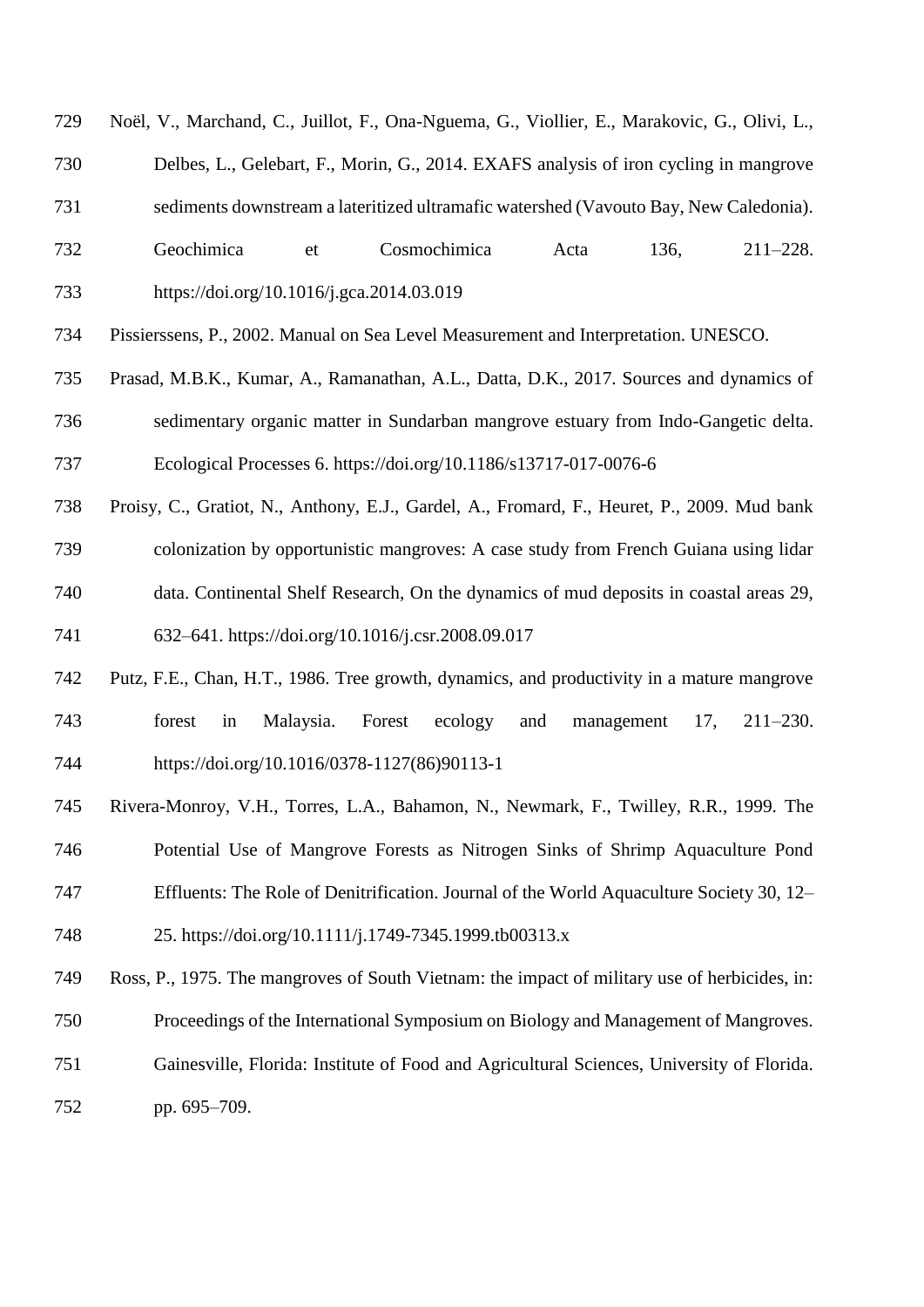- Saenger, P., 2002. Introduction: The Mangrove Environment, in: Mangrove Ecology, Silviculture and Conservation. Springer, pp. 1–10.
- Saenger, P., Snedaker, S.C., 1993. Pantropical trends in mangrove above-ground biomass and annual litterfall. Oecologia 96, 293–299. <https://doi.org/10.1007/BF00317496>
- Sanders, C.J., Smoak, J.M., Naidu, A.S., Sanders, L.M., Patchineelam, S.R., 2010. Organic
- carbon burial in a mangrove forest, margin and intertidal mudflat. Estuarine, Coastal and

Shelf Science 90, 168–172. https://doi.org/10.1016/j.ecss.2010.08.013

- Schmitt, K., Duke, N.C., 2016. Mangrove Management, Assessment, and Monitoring, in: Tropical Forestry Handbook. Springer, pp. 1725–1759.
- Thanh-Nho, N., Strady, E., Nhu-Trang, T.-T., David, F., Marchand, C., 2018. Trace metals
- partitioning between particulate and dissolved phases along a tropical mangrove estuary
- (Can Gio, Vietnam). Chemosphere 196, 311–322. https://doi.org/10.1016/j.chemosphere.2017.12.189
- Thibodeau, F.R., Nickerson, N.H., 1986. Differential Oxidation of Mangrove Substrate by Avicennia germinans and Rhizophora mangle. American Journal of Botany 73, 512–516.
- https://doi.org/10.2307/2444255
- Tue, N.T., Dung, L.V., Nhuan, M.T., Omori, K., 2014. Carbon storage of a tropical mangrove
- forest in Mui Ca Mau National Park, Vietnam. Catena 121, 119–126.
- <https://doi.org/10.1016/j.catena.2014.05.008>
- Ukpong, I.E., 1997. Vegetation and its relation to soil nutrient and salinity in the Calabar mangrove swamp, Nigeria. Mangroves and Salt Marshes 1, 211–218. <https://doi.org/10.1023/A:1009952700317>
- Ukpong, L.E., 1995. Vegetation and soil acidity of a mangrove swamp in southeastern Nigeria.
- Soil use and management 11, 141–144. https://doi.org/10.1111/j.1475- 2743.1995.tb00512.x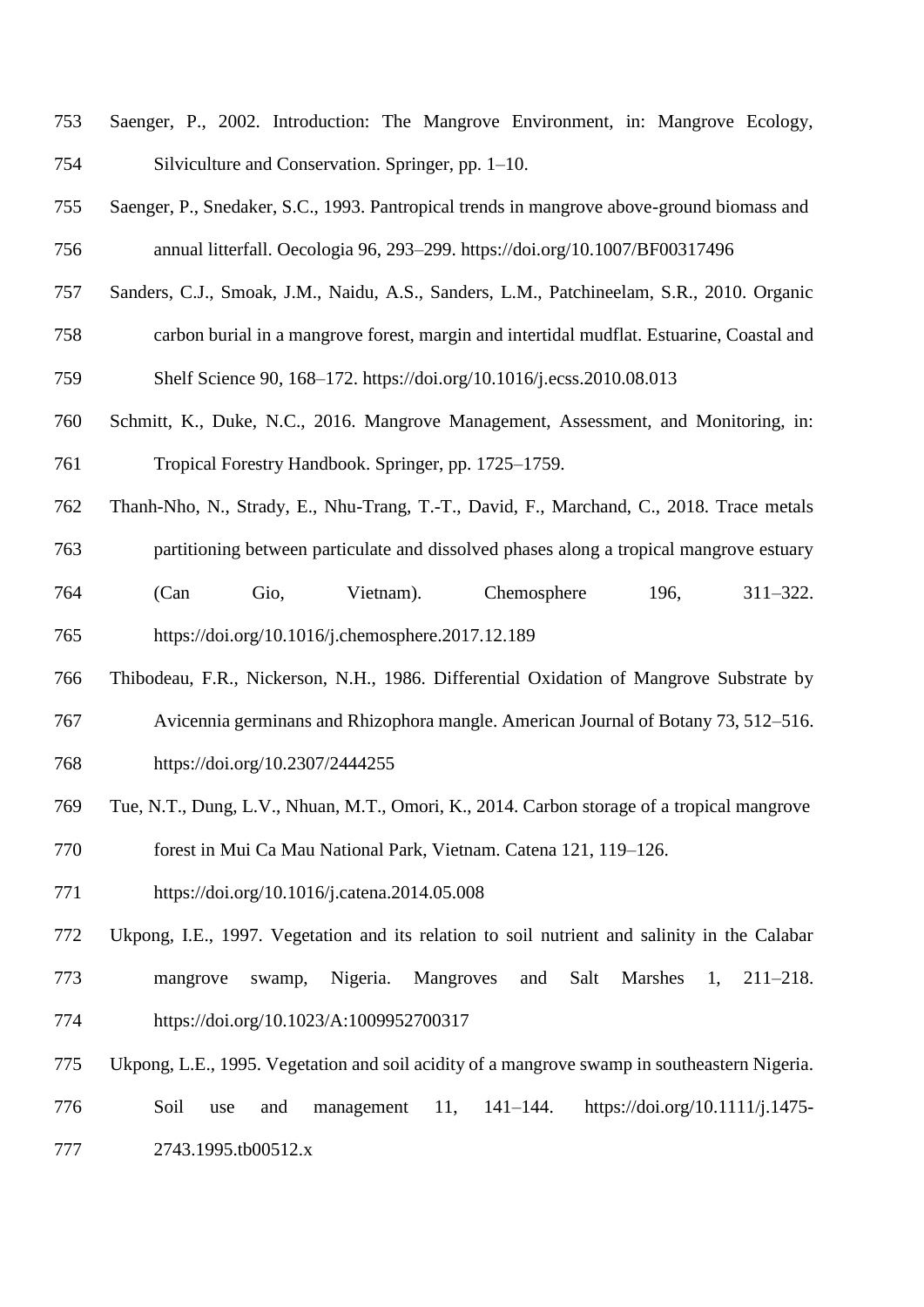- Vafaei, S., Soosani, J., Adeli, K., Fadaei, H., Naghavi, H., Pham, T.D., Tien Bui, D., 2018.
- Improving Accuracy Estimation of Forest Aboveground Biomass Based on Incorporation
- of ALOS-2 PALSAR-2 and Sentinel-2A Imagery and Machine Learning: A Case Study
- of the Hyrcanian Forest Area (Iran). Remote Sensing 10, 172. <https://doi.org/10.3390/rs10020172>
- Vinh, T.V., Marchand C., Linh, T.V.K., Vinh, D.D., Allenbach, M. 2019. Allometric models to estimate above-ground biomass and carbon stocks in a Rhizophora apiculata tropical mangrove forest (Southern Vietnam). Forest Ecology and Management. <https://doi.org/10.1016/j.foreco.2018.12.017>
- Vinh, T.V., Allenbach, M., Linh, T.V.K., Marchand C., 2020. Changes in leaf litter quality during its decomposition in a tropical planted mangrove forest (Can Gio, Vietnam). Frontiers in Environmental Science. Biogeochemical Dynamics. https://doi: 10.3389/fenvs.2020.00010
- Vo, Q.T., Oppelt, N., Leinenkugel, P., Kuenzer, C., 2013. Remote sensing in mapping mangrove ecosystems—An object-based approach. Remote Sensing 5, 183–201. https://doi:10.3390/rs501018
- Wachid, M.N., Hapsara, R.P., Cahyo, R.D., Wahyu, G.N., Syarif, A.M., Umarhadi, D.A.,
- Fitriani, A.N., Ramadhanningrum, D.P., Widyatmanti, W., 2017. Mangrove canopy
- density analysis using Sentinel-2A imagery satellite data, in: IOP Conference Series: Earth and Environmental Science. IOP Publishing, p. 012020.
- Walsh, G.E., 1974. Mangroves: a review, in: Ecology of Halophytes. Elsevier, pp. 51–174.
- <https://doi.org/10.1016/B978-0-12-586450-3.X5001-X>
- Wang, G., Guan, D., Peart, M.R., Chen, Y., Peng, Y., 2013. Ecosystem carbon stocks of
- mangrove forest in Yingluo Bay, Guangdong Province of South China. Forest Ecology
- and Management 310, 539–546. https://doi.org/10.1016/j.foreco.2013.08.045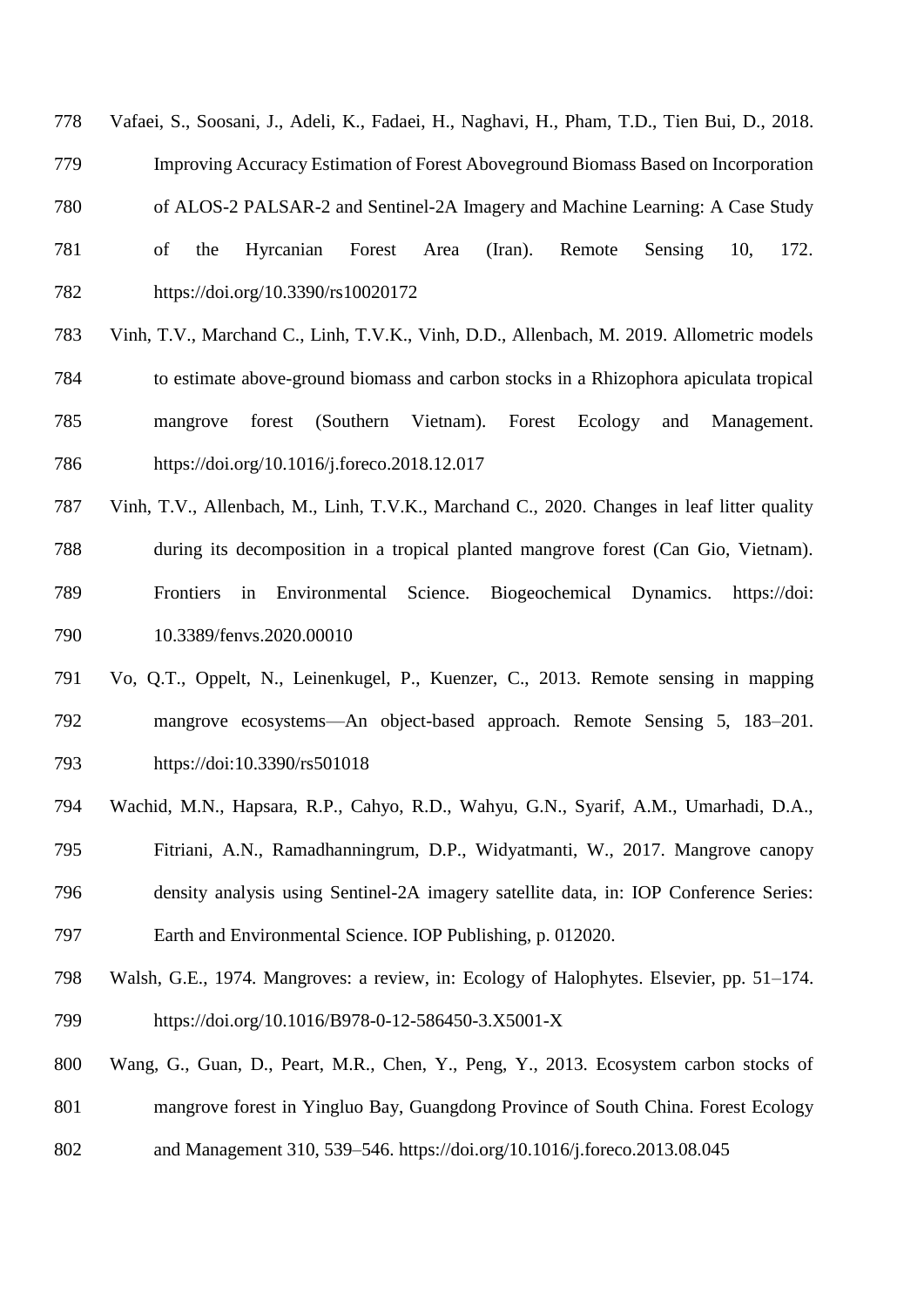803 Table 1. Vegetation structure in the different zones. MF: Mudflat; FF: Fringe forest; TF:

804 Transition forest; IF: Interior forest; Aa: *Avicennia alba*; Ao: *Avicenia officinalis*; Ct: *Ceriops* 

805 *tagal*; Aa: *Sonneratia alba*; Ra: *Rhizophora apiculata*, AGC above-ground C stock, SC soil C

806 stock.

| <b>Sites</b> | <b>Species</b>     | <b>DBH</b><br>(cm) | Tree density<br>$ha^{-1}$ | Basal area<br>$(m^2 \, ha^{-1})$ |
|--------------|--------------------|--------------------|---------------------------|----------------------------------|
| MF           |                    |                    |                           |                                  |
| FF           | Aa, Ao             | 10.7               | 1327                      | 11.9                             |
| TF           | Aa, Ao, Ct, Sa, Ra | 8.5                | 3727                      | 21.2                             |
| IF           | Ra                 | 18.6               | 1127                      | 28.4                             |

807

808 Table 2: Two-way ANOVA tests for pH, Eh and salinity values showing the effect of sampling 809 site and seasons on soil parameters. \* and \*\*\* indicate statistically significant effects for p-810 Values  $< 0.05$  and  $< 0.001$ , respectively .ns means no statistically significant difference (p  $>$ 811 0.05).

| Parameters          |     | Source of variation |            |             |
|---------------------|-----|---------------------|------------|-------------|
|                     | n   | <b>Sites</b>        | Seasons    | Interaction |
| pH                  | 150 | 48.9***             | $5.9*$     | 22.8***     |
| Eh                  | 150 | $19.1***$           | $1.4$ ns   | $11.9***$   |
| Pore-water salinity | 150 | $1137.7***$         | $203.4***$ | $23.7***$   |

812

813